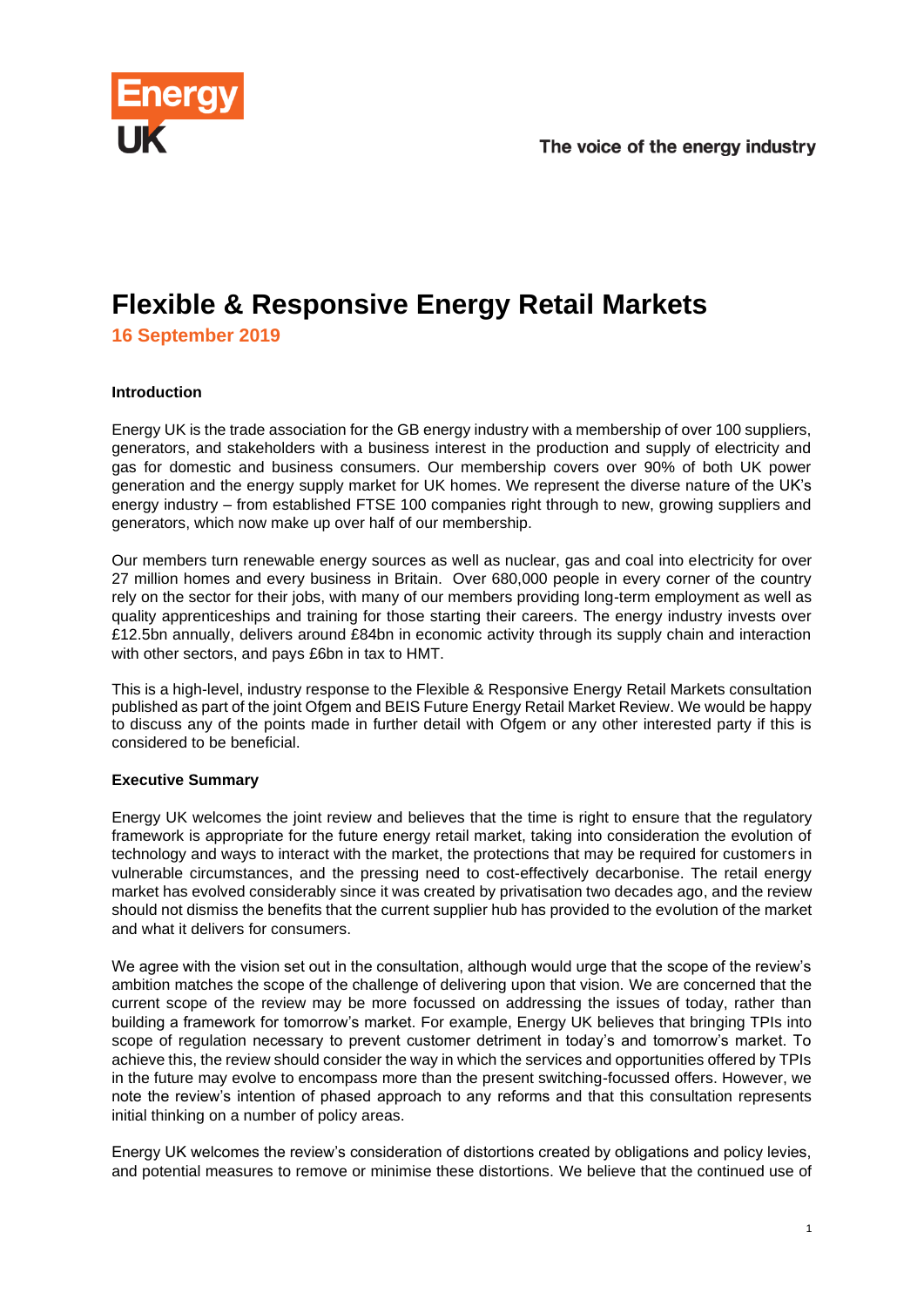energy bills to pay for national policies aimed at supporting people in fuel poverty as well as the transition to a low carbon economy has a distorting impact on the market, which would be more effectively and fairly financed through general taxation. Where such obligations remain, Energy UK agrees with the principle that removing the thresholds could help improve market imbalances.

Energy UK believes that the review will need to take into careful consideration a number of factors when exploring market interventions. As a principle, Energy UK believes that any interventions should not undermine competition in the wider energy retail market and resulting distortions should be minimised. It will be important to acknowledge that the different issues the review is seeking to assess would not all be addressed by one overarching solution. Different concerns would need different considerations.

We would welcome further engagement with the review team ahead of any decisions on the way forward, and would be happy to help facilitate wider engagement with our membership during the review's policy development process.

### **Consultation Response**

### **Q1 – Do you agree with the vision, outcomes and characterisation of the key challenges to overcome?**

Energy UK is broadly supportive of the vision and outcomes identified by the review for domestic customers. In reviewing this future framework, it will be important to build on the successes of the 'supplier hub' model. In an extremely complex industry, it has been successful in insulating the endconsumer from this complexity and risk through a simple, single relationship. This has also provided a valuable policy delivery tool for government and Ofgem that has yielded significant benefits for customers. At the same time, it has enabled effective regulation of supplier practices to ensure customers' supply and data are protected and that market participants contribute a fair share towards system costs.

The retail market has changed dramatically over the last decade. New suppliers have entered the market, challenging incumbents and winning market share, bringing innovative concepts across the sector to the benefit of customers. However, this is just the start of the journey. The energy sector is transitioning to a low carbon future, coupled with a data and technological revolution. How consumers can engage with energy, and the services they are offered, will continue to evolve and could be very different in the future. This joint review offers a significant opportunity to ensure that the future market framework, which could be in place for the next couple of decades, is truly able to be adaptive to this evolution and support the net-zero transition. We would, therefore, urge the review to ensure that it remains cognisant of not just present-day issues but is taking into account long-term impacts or opportunities of reform options.

We support the review's assessment of the need for regulatory simplicity, improving clarity and regulatory certainty for firms whilst ensuring that complexity does not undermine customer protections. Importantly, customers will need to have confidence that the regulatory framework will provide adequate protection no matter what energy services or products they adopt, and that there are clear lines of accountability and redress mechanisms. This is why Energy UK was supportive of Ofgem's Future of Retail Regulation programme which has most recently overhauled the previously prescription-based requirements for supplier-customer communications. By placing a greater reliance on principles-based regulation, we believe the regulatory framework can be futureproofed, whilst also ensuring industry thinks more innovatively about how it can deliver good outcomes for customers, and secure the investment necessary for these innovations.

We welcome the review's intention to join up with the work that the Government and Ofgem are already undertaking across a number of areas, such as codes reform, the microbusiness review and the Energy Data Taskforce. It is important that the Government takes a joined-up approach to the reforms across the various workstreams. For example, at the same time that BEIS and Ofgem are considering options for regulatory reforms within this review, BEIS is proposing to create a joint Ofgem and Ofcom general authorisation regime for third-party intermediaries through its Smart Data Review.<sup>1</sup> In addition, there is a risk of impending "regulatory clash" through the DCMS' proposed implementation of the European

<sup>1</sup> <https://www.gov.uk/government/consultations/smart-data-putting-consumers-in-control-of-their-data-and-enabling-innovation>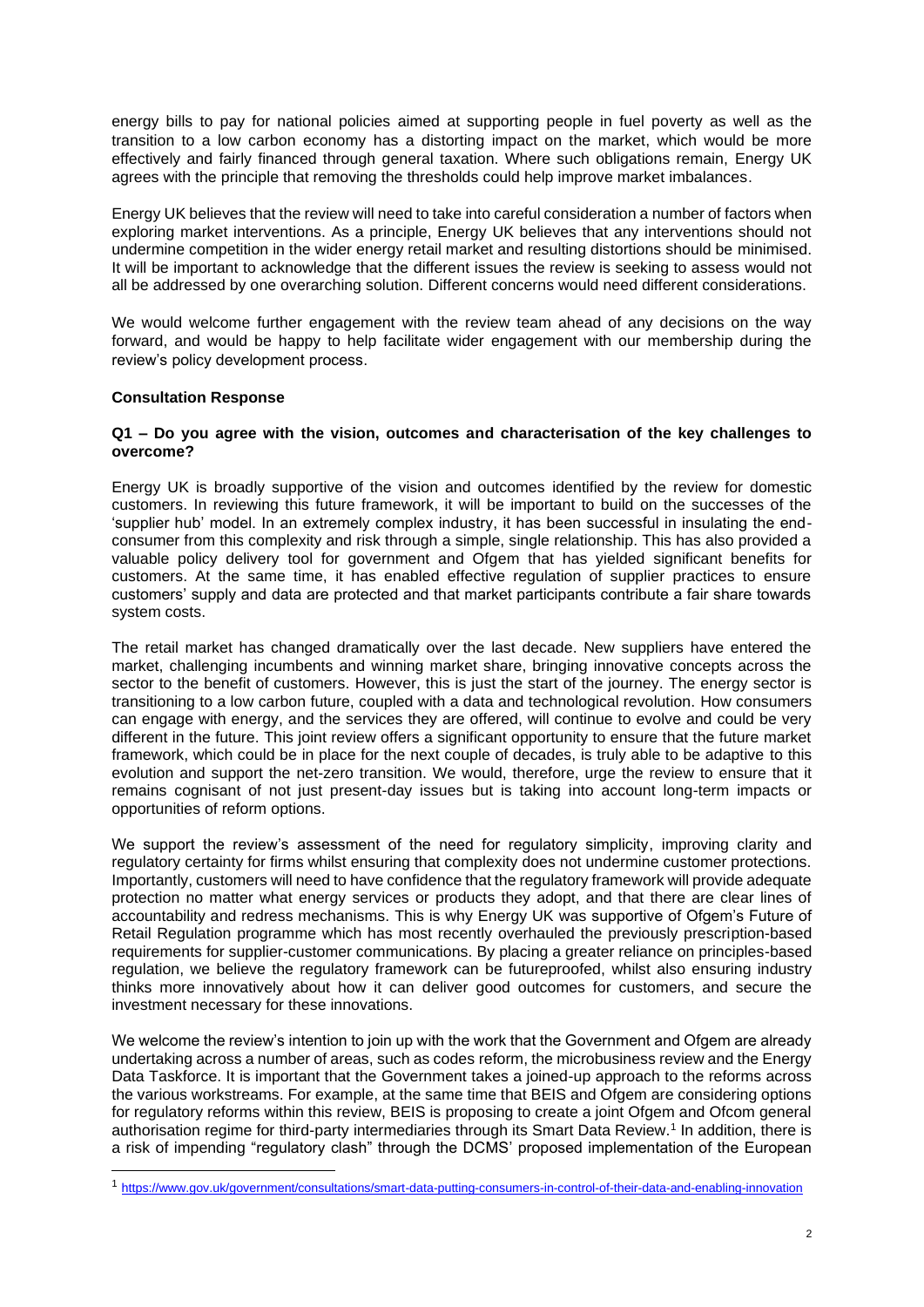Electronic Communications Code Directive (EECC), which would see Ofcom have regulatory oversight of energy supply if bundled with certain communications services.<sup>2</sup> For information, we have also attached Energy UK's response to the DCMS consultation on implementing the EECC with this response.<sup>3</sup>

### **Proposals for a Future Regulatory Framework**

### **Q2 – Are there examples of new products, services and business models that would benefit current and future consumers, but are blocked by the current regulatory framework?**

Energy UK's members will be best placed to provide detailed responses to this question on an individual basis.

However, for the future market, it will be important for the review to address the requirement of the regulatory framework to ensure that customers are best able to benefit from greater innovations in flexibility. This includes ensuring an appropriate framework is in place to enable independent aggregators to access appropriate markets without a full supply licence in its current form if it is not necessary, enabling these actors to realise the potential consumer value of offering their flexibility to the network.

Bundled services are increasingly being explored as options for reducing the upfront costs of low carbon technologies. Business models developing for delivering heat as a service or broader model incorporating installation of heat, electric vehicle, energy efficiency, generation and smart devices with a long-term contract are currently at risk of being blocked by regulatory frameworks. These models show potential both for reducing overall costs to those otherwise unable to pay, and for low cost decarbonisation of public buildings including housing. Ensuring appropriate frameworks are in place to protect customers and providers models is necessary, but these cannot be constrictive to the point that the potential fiscal benefit of a longer-term contract is negated by a lack of certainty over the longevity of that contract.

Energy UK is also aware of developing models for services such as peer-to-peer trading of energy and community energy projects which come across issues due to the complication of existing regulations, which could act as a barrier to such innovation in the future market. While trials of peer-to-peer trading have been progressed in GB, these were only possible thanks to a wide range of exemptions from existing regulations. There may be some models or services, such as community energy schemes, that are blocked due to costs and complexities associated with becoming a fully licensed supplier, or partnering with one. There are also concerns that current white labelling arrangements could create barriers to innovation by the assumption of whole house service. We note that these are examples that the review will already likely be considering.

In addition, the review should also be cognisant of the restrictions on availability of data and ease of data-sharing from the current regulatory framework. We welcome moves to smooth pathways to greater innovation via data access and sharing, such as Midata, the wider BEIS Smart Data Review, and the work of the Energy Data Taskforce. The review should ensure it fully takes account of these developments and explore how the regulatory framework can best build upon these welcome developments.

As a principle, the review should be wary of second-guessing what the future customer may want, or what future businesses or technologies may offer, based upon current blockages. Instead, any framework for the future retail market must be flexible enough to accommodate evolving consumer expectations and technological innovations, while ensuring sufficient protections are in place for consumers, regardless of their level or type of engagement.

### **Q3 – Are there current or emerging harms to energy consumers which are currently out of scope of the regulatory framework? Do these differ for domestic and non-domestic consumers?**

<sup>2</sup> <https://www.gov.uk/government/consultations/implementing-the-european-electronic-communications-code>

<sup>3</sup> Also available here[: https://www.energy-uk.org.uk/publication.html?task=file.download&id=7225](https://www.energy-uk.org.uk/publication.html?task=file.download&id=7225)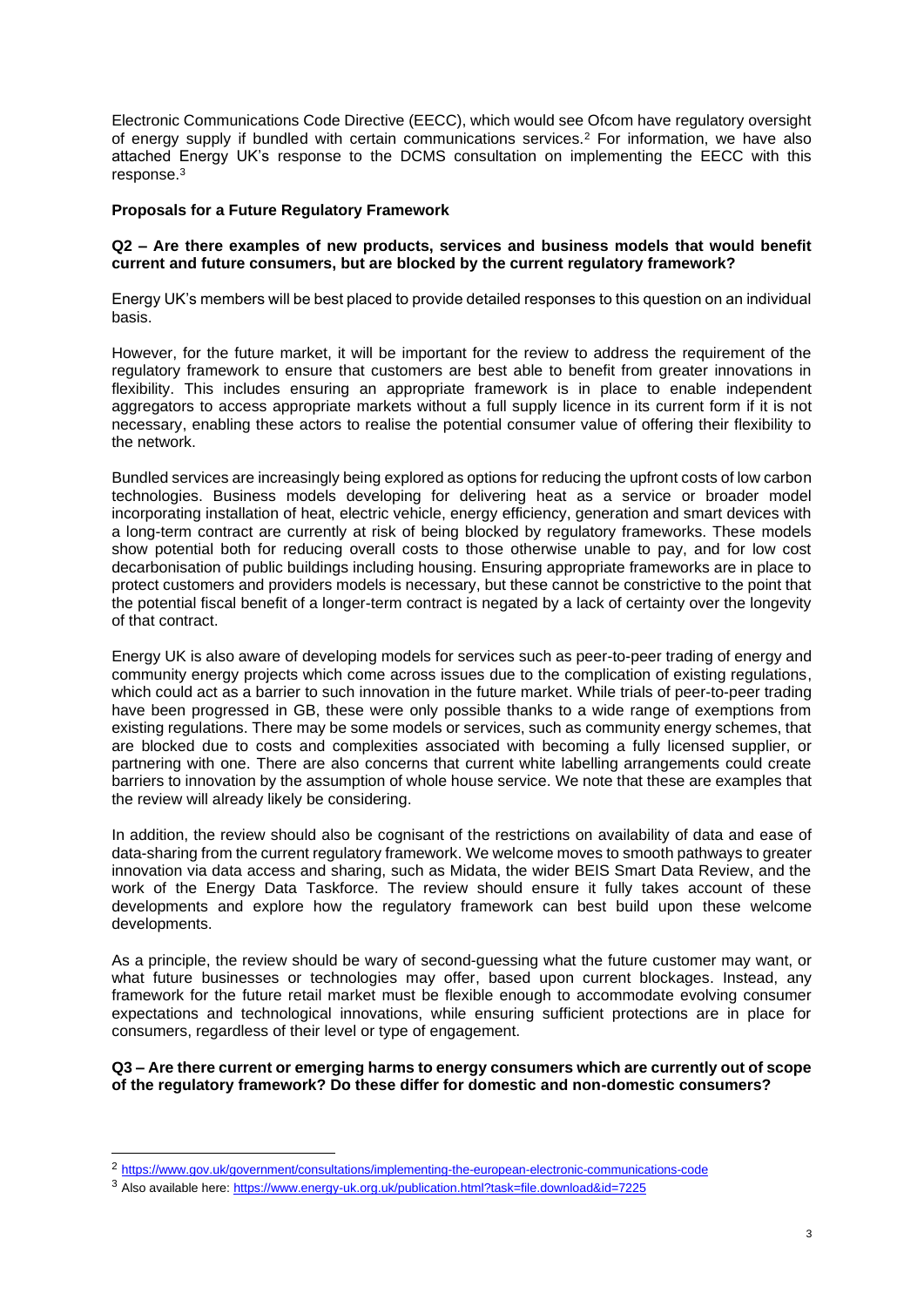The energy retail market has seen a growth in new services and market players that are outside of the traditional licensing regulatory model. Just over half (54%) of those domestic customers who switched tariff or supplier in 2018 used a price comparison website, compared with 45% in 2017.<sup>4</sup> We are also seeing a growing number of auto-switching sites entering the market, as well as non-traditional players providing switching services. In the non-domestic sector, it is not new for third parties to play a larger role in the switching and engagement behaviours of customers. In 2018, over two-thirds (67%) of small and microbusinesses used an energy broker to help choose their current energy plan.<sup>5</sup> With a majority of energy customers now making use of such services, there is a risk of customer detriment as the regulatory framework has not adapted to these evolving customer behaviours, for example by being misinformed or mis-sold tariffs with incomplete information. This is a particular concern with customers in vulnerable circumstances using such unregulated services, as highlighted in the recent report from the independently-chaired Commission for Customers in Vulnerable Circumstances.<sup>6</sup> In examining these issues, the review will also need to consider the future roll that TPIs may take in the market, outside of current switching-focused services, to ensure that customers remain protected within the regulatory framework.

The Commission also raised concerns about the growth in usage of unregulated heat networks, as well as decentralised energy, heating oil, liquid petroleum gas (LPG) and solid fuels. The potential for customer detriment resulting from such heat sources being outside of the current regulatory framework should be addressed by the review, if not addressed within separate workstreams.

The unprecedented number of supplier market exits in the previous 18 months has highlighted a pressing consumer harm through the nature of administrator regulation, compared with suppliers. Whereas suppliers must abide by the protections within the supply licence, once that has been revoked due to the supplier's failure and the Supplier of Last Resort (SoLR) process invoked, the failed supplier's administrators are not bound by any licence. This in effect removes many protections for those customers, particularly those in vulnerable circumstances. It will also impact that supplier's previous customers, as the administrator would not be held to abide by the licence conditions like those around back-billing. Energy UK has raised these concerns previously, such as through Ofgem's Supplier Licensing Review,<sup>7</sup> as has Citizens Advice.<sup>8</sup> We would urge the review to consider the best means to address this detriment, whether it is by bringing such administrators into the regulatory framework directly, or reforming the Energy Supply Company Administration regulations to expand its scope from the failure of just the largest suppliers.

We also note the financial implications for consumers of SoLR events, primarily those from the mutualisation of debts. Through Ofgem's Supplier Licensing Review, Energy UK provided an example of an ongoing requirement that Ofgem could consider exploring as part of its future consultation might be the introduction of a new licence condition, governed by Ofgem's monitoring and enforcement parameters, requiring licensees to take all reasonable steps to avoid mutualisation of their debts in the event of supplier failure.<sup>9</sup>

There is great potential for consumer and system benefits from the continuing evolution in technology and the products on offer in the market. However, the review should explore that potential of new consumer harms that may arise if not accounted for in the regulatory framework. Energy UK is collaborating with Citizens Advice and the Association for Decentralised Energy (ADE) to review consumer protections for domestic and SME customer participation in DSR and identify whether gaps exist. Particular areas that may need further consideration include: bundled products, multiple parties interacting with the consumer and split incentives. The findings of this work will be published and shared with Ofgem in due course. Energy UK does not believe that intervention is needed at this time however.

Further, the growth in the uptake in EVs has seen the creation of EV-related services and products which fall out of current regulatory scope, leaving customer protections lacking. The work that Energy UK is undertaking as part of the EV Energy Taskforce (EVET) has highlighted a number of areas of

<sup>4</sup> [https://www.ofgem.gov.uk/system/files/docs/2018/10/consumer\\_engagement\\_survey\\_2018\\_report\\_0.pdf](https://www.ofgem.gov.uk/system/files/docs/2018/10/consumer_engagement_survey_2018_report_0.pdf)

<sup>5&</sup>lt;br>[https://www.ofgem.gov.uk/system/files/docs/2018/10/micro\\_and\\_small\\_business\\_engagement\\_survey\\_2018\\_report.pdf](https://www.ofgem.gov.uk/system/files/docs/2018/10/micro_and_small_business_engagement_survey_2018_report.pdf)

<sup>6</sup> <https://www.energy-uk.org.uk/publication.html?task=file.download&id=7140>

<sup>7</sup> <https://www.energy-uk.org.uk/publication.html?task=file.download&id=7199>

<sup>8</sup> [https://www.citizensadvice.org.uk/Global/CitizensAdvice/Energy/SoLR%20report%20FINAL\\_v2.pdf](https://www.citizensadvice.org.uk/Global/CitizensAdvice/Energy/SoLR%20report%20FINAL_v2.pdf)

<sup>9</sup> <https://www.energy-uk.org.uk/publication.html?task=file.download&id=7013>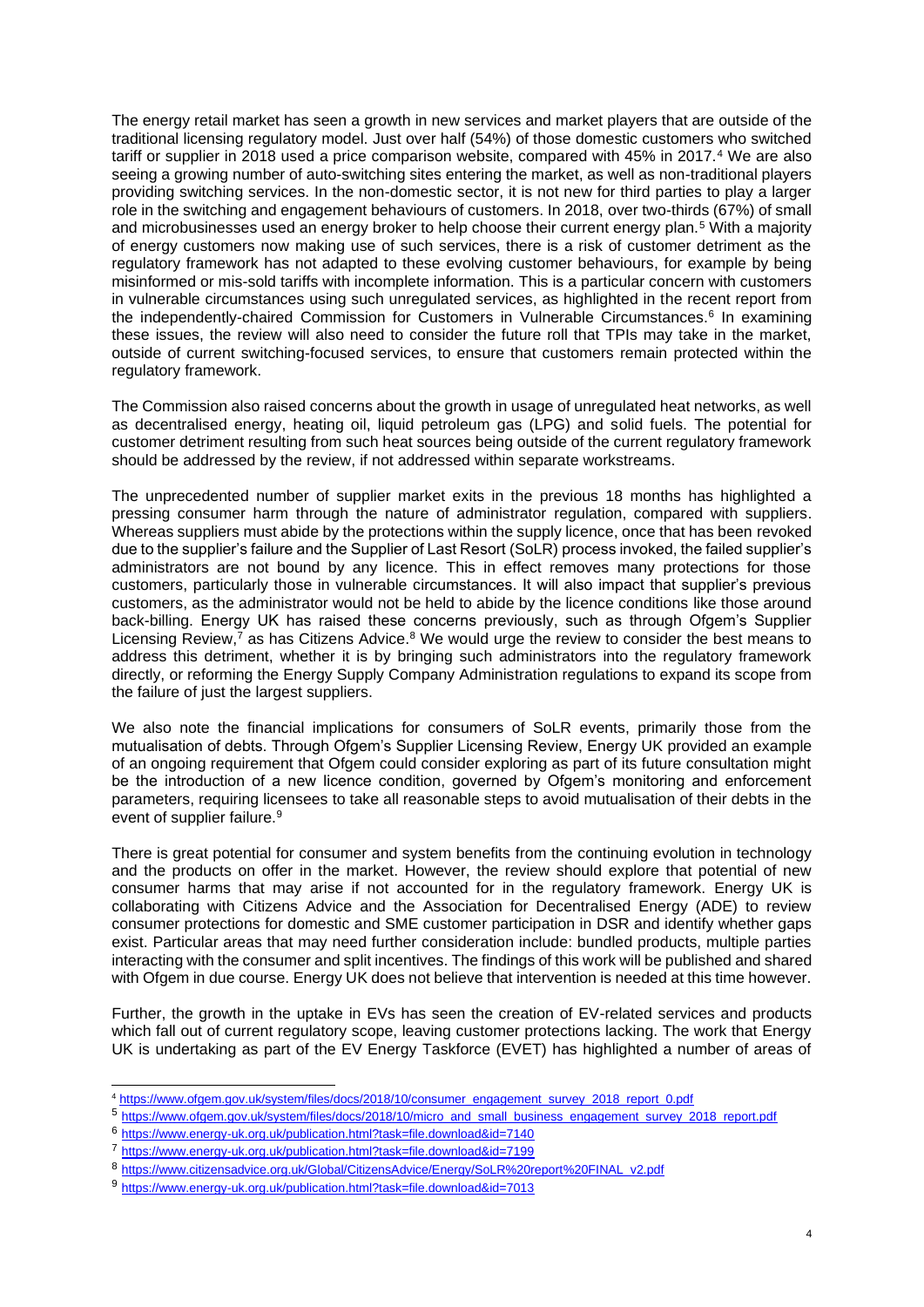potential detriment relating to EV services specifically. There is considerable work ongoing in this space, including as part of the EVET, the BSI energy smart appliance work and OLEV's smart charging standards consultation. While many of these pieces of work consider consumer protection to some degree there does not appear to be any party taking a holistic view at the current and future roles, responsibilities and protections in place. Energy UK suggests that a full review of customer protections be undertaken as part of the Future Energy Retail Market Review. More detail will be provided with the publication of the EVET final report and we would welcome any further engagement in this area that the review may find useful.

In addition, in the future energy retail market we may see greater convergence between markets, and the regulatory framework may not be best suited to ensure consistent consumer protection, and a level of regulatory simplicity that best enables innovation to come to market. For example, the approach being taken by the proposed implementation of the European Electronic Communication Code Directive (EECC) would see Ofcom having regulatory oversight of energy supply that is part of a bundle with relevant communications services/products. There would then be a risk of 'regulatory clash'. If markets were to see a greater level of convergence, based upon the increase in data availability and usability, serious consideration is needed on how best to ensure that products across different markets are regulated appropriately to minimise customer harm and not discourage innovation.

The consultation paper notes the Balancing and Settlement Code modification P379, to enable consumers to buy and sell electricity from/to multiple providers through Meter Splitting, and that Ofgem may consider whether to make any complementary changes to rules in licences if the modification is approved and implemented. We consider that it would be important for the impacts and potential consumer harms arising from such a fundamental change to the market and how consumers interact with it to be considered and addressed by the wider review of regulatory frameworks, rather than through a separate Ofgem process which could duplicate or contradict work undertaken by the review.

### **Q4 – Would it be beneficial to allow suppliers to specialise and provide products and services to targeted groups of customers? If so, how can this be delivered while balancing the need for universal service?**

Energy UK does not believe that specialisation and universal service are necessarily in tension to the extent that innovations would be unduly blocked from coming to market. Suppliers are already able to, and do, target specific products at particular customer groups through marketing and advertising strategies.

We fully agree with the review's position that energy is an essential service and that it is crucial for consumers to have access to energy, an acceptable minimum level of service and to be offered choices transparently and without discrimination. Reforming the current universal service obligations (USO) by simply removing the duty to offer terms could see customers being disenfranchised and may risk some customer groups being profiled and discriminated against, which is at odds with energy being an essential service. There is also a risk of creating a two-tier market if some suppliers or service providers are allowed to be exempt from a wide range of obligations and protections, creating an unfair playing field between competitors.

However, that no such duty exists in the non-domestic market, and no related detriment has been observed, may indicate that there is scope to reform the domestic USO in a way that can maintain customer protections, whilst maximising the benefit of future innovations. Energy UK believes that such a reform would be wider and more fundamental than is being discussed by the review in its consultation document. We would, therefore, welcome clarity as to the review's considerations as to the scope of any reforms it would seek to explore.

### **Q5 – Are incremental changes to regulation sufficient to support the energy transition and protect consumers? Or does this require a more fundamental reform, such as modular regulation?**

Energy UK has long called for Ofgem to be required to directly regulate TPIs in the energy market, both domestic and non-domestic, as we see an increasing risk for customer detriment with the growth in unregulated third-party services. With auto-switching services, for example, the customer relationship is being primarily owned by the TPI acting as the service provider, with the customer's relationship with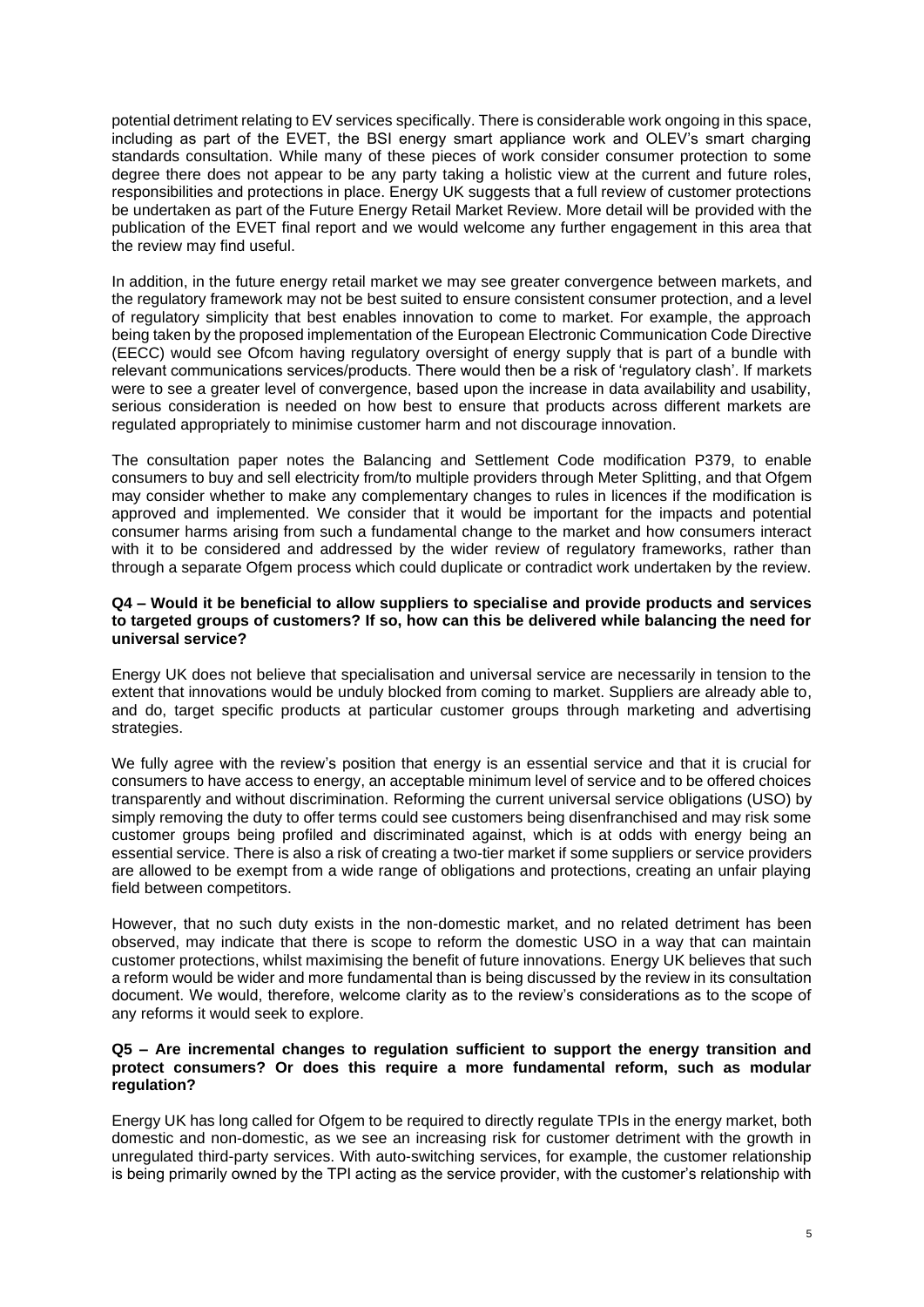supplier being secondary. However, the supplier retains full responsibility for all obligations and requirements related to the relationship, whereas the TPI has none outside of general consumer law (in the domestic market). These risks of harm may very well increase as new innovations come to market which make use of greater data availability in the digitalised energy system.

We welcome and support the review's consideration of bringing TPIs within the scope of Ofgem's regulatory powers. However, it would risk creating a two-tier regulatory regime by stopping short at only introducing a general authorisation regime for TPIs in energy, in contrast to the licensing regime for suppliers. As energy is an essential service, it would be detrimental to customers (and distortive to competition) if a customer was afforded less robust or fewer protections should they chose to engage with a TPI for their energy needs rather than directly with a supplier.

We believe that in the long term, the review should give greater consideration to an activity-based or "modular" licensing approach for all players in the market, as discussed in Energy UK's *Future of Energy* report.<sup>10</sup> As previously highlighted, this review is potentially a singular opportunity to reform the regulatory framework to ensure that the future energy market of the coming decades is able to maximise the benefits of digitalisation for consumers. We are concerned that the current scope of the review may be more focussed on addressing the issues of today, rather than building a framework for tomorrow's market. However, we recognise that the review is seeking a phased approach to reforms, and would welcome continued engagement on this longer-term, more fundamental option of reform over the course of the review to explore its feasibility and impacts.

In the shorter term, as highlighted as an option in the Review consultation, it could be more prudent to support Ofgem in issuing new licences for new activities to ensure consumer protections no matter how a consumer may choose to engage with for their energy needs. This will be particularly important to implement consistent protections for customers in vulnerable circumstances, and provide all customers with the reassurance to enable a greater take up of innovative services. In particular, it would need to address the emerging harms that Energy UK has previously outlined.

As a principle, in whatever reform ultimately taken forward, in the long or short terms, the regulatory burden needs to sit equally between market participants. For example, if two entities are performing the same activities (such as customer communications or marketing) or taking advantage of the same infrastructure then they should have the same burden, costs and protections in place for consumers. The risk of creating further market distortions must be avoided as best as possible. Importantly, the reforms being made through Ofgem's Supplier Licensing Review in terms of market entry and ongoing requirements should not be undermined.

### **Q6 – Are there any other potential market distortions that should be considered as part of the review?**

Energy UK believes that there are a number of additional potential market distortions which should be considered as part of the review:

- The smart meter rollout and its requirements across suppliers of different sizes should be considered as a separate and distinct distortion to the wider provision of metering, and the review should ensure it considers the impact of current obligations and any post-2020 obligation.
- Supplier exemption thresholds to delivery and administer schemes (in addition to ECO and WHD as the review covers):
	- $\circ$  Feed-in-Tarff supplies above 250,000 customer accounts obligated.
	- o Smart Export Guarantee suppliers above 150,000 customers obligated.
	- o Green Deal Arrangements Agreement suppliers above 250,000 customers obligated.
- Current exemptions to policy costs, such as the Energy Intensive Industries (EII) exemption. • Any new distortions that are created by regulatory or other changes, such as BSC mod P379
- to allow multiple suppliers at a meter. This should include considerations on the risk of any services being able to avoid obligations or costs that create an unlevel playing field.
- The impact of mutualisation and the moral hazard created by the Supplier of Last Resort protections, with the debts of unsustainable businesses being effectively subsidised by

<sup>10</sup> [https://www.energy-uk.org.uk/files/docs/The\\_Future\\_of\\_Energy/2019/FutureofEnergy\\_ReportSection\\_Chapter1\\_04.19\(1\).pdf](https://www.energy-uk.org.uk/files/docs/The_Future_of_Energy/2019/FutureofEnergy_ReportSection_Chapter1_04.19(1).pdf)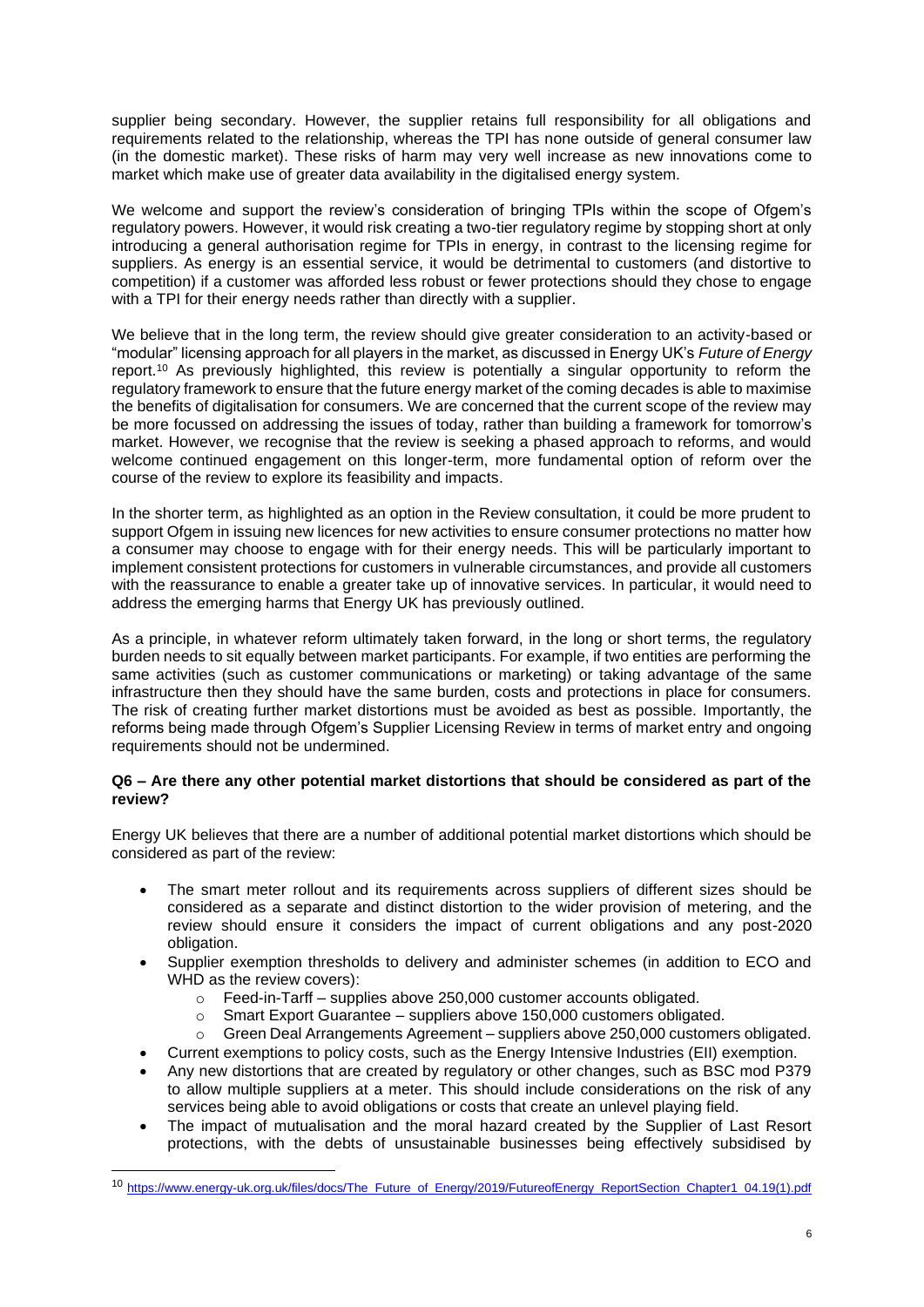customers of other suppliers. A contributory factor here is regulatory failure to effectively enforce licence obligations.

- Current market distortions against flexibility, and the potential impact of any change to network charging arrangements.
- Considerations of market imbalances should also include the market impacts of regulated and obligated suppliers competing against non-regulated providers of similar services.
- The risk of as yet unknown distortions that result from any decisions taken by the review. It would be prudent for the review to keep distortions under review as the project develops its thinking and proposals.

### **Q7 – Would removing the thresholds for ECO and WHD help remove market imbalances, and could this be done without significantly increasing barriers to supplier entry or expansion in the retail market?**

Energy UK agrees with the principle that removing the thresholds could help improve market imbalances.

Current exemptions impact consumers in a number of ways:

- ► **Distribution of costs** costs are spread only across the customer base of obligated suppliers. This has the potential to become increasingly pronounced if a growing proportion of the market switches to non-obligated suppliers who remain under the threshold, resulting in a regressive impact on consumers supplied by obligated suppliers.
- ► **Access to benefits** some customers lose out because their supplier may not be required to offer certain services. For example, a customer whose supplier is not required to provide WHD will not be able to benefit from the WHD or the Safeguard Tariff (if they have a credit meter) unless they switch supplier.
- **Impact on switching** conversely some customers currently in receipt of benefit from the WHD or the Safeguard Tariff (if they have a credit meter) may be less inclined to switch supplier, because of a real or perceived fear of losing access to such benefits and being worse off.

There are also impacts for suppliers:

- ► **Barrier to growth** an arbitrary threshold based on customer accounts creates a cliff-edge with customer number 250,001 becoming very expensive.<sup>11</sup> Once a threshold is reached, multiple obligations come into effect.
- **Splits the market** exemptions create a two-tiered system as some market participants are subject to additional cost from obligations, while others are not.
- ► **Cumulative impact**  the cumulative impact of passing the costs of policy through to consumers via energy bills could affect a company's ability to compete with those not exposed to these costs. This has the potential to become more pronounced if a growing proportion of the market switches to non-obligated suppliers who do not grow to sufficient size to eventually cross the threshold.

The continual use of exemptions does not provide a sustainable solution to help lower the burden of polices costs for all consumers and suppliers or help ensure that consumers are able to benefit from these policies.

Energy UK, therefore, believe that obligations placed on suppliers, and their associated costs, should be fair for all customers, i.e. they should be equitable across all consumers. As a point of principle, certain customers should not carry a disproportionate share of scheme delivery or lose out on potential financial benefit as a consequence of their choice of supplier.

Obligations should, therefore, satisfy the following criteria:

- Be fair for all customers;
- Shield small suppliers from disproportionate compliance costs they may face due to their size;

<sup>&</sup>lt;sup>11</sup> We note that thresholds between obligations may be set at different levels, and that BEIS has committed to lowering them over time.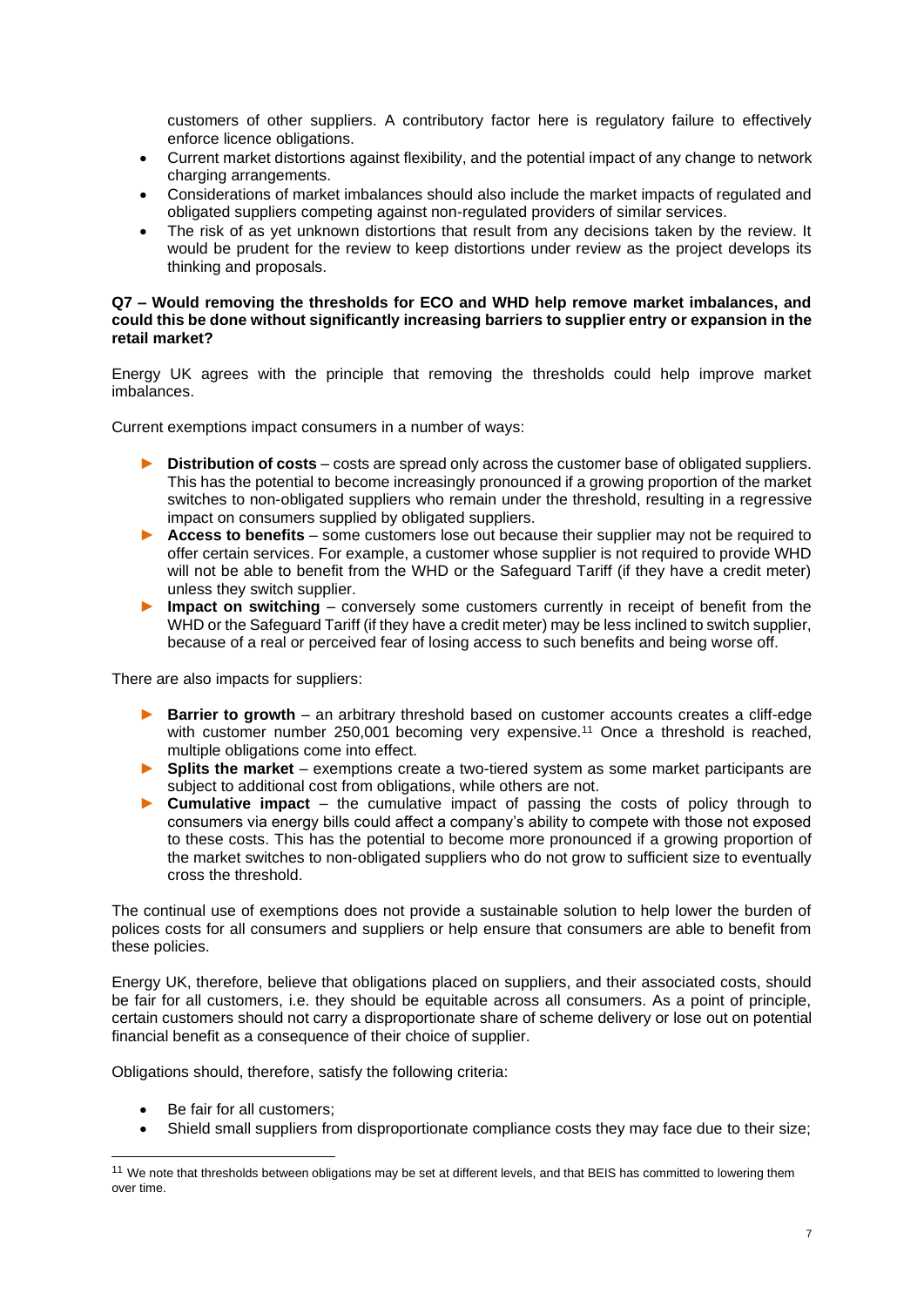- Avoid creating artificial barriers to growth as a result of high incremental costs of compliance;
- Provide certainty;
- Avoid distorting competition; and
- Be compatible with state aid rules and other relevant legislation.

On WHD in particular, recent moves by BEIS to lower the threshold are welcome. However, government could and should have gone further. Energy UK supports a shift to a fully data matched WHD Broader Group, in essence combining the current Core and broader Groups to one larger Core Group in the future. Energy UK members also support the idea of a centrally administered pot of money for industry initiatives. We believe both reforms would significantly reduce the compliance costs associated with participation in the WHD scheme for all market participants, the main reasoning behind the existence of the WHD small supplier exemption.

With this in mind, we are also concerned that there is a lack of consistency between current policy development within BEIS and the wider review. For example, whilst the review considers thresholds to be distortive to a competitive market, the Smart Export Guarantee is taking effect from 1 January 2020 having been developed and implemented with a supplier threshold in place.

### **Q8 – How could the delivery burden on suppliers from the ECO be reduced, such as through a buyout?**

Energy UK has previously shared a paper with BEIS on such reforms to ECO, which we have attached as Annex 1 to this response.

### **Q9 – What effect does the range of policy levies identified above have on the retail market?**

Policy costs currently play a part in ensuring that electricity is a more expensive fuel for customers than mains gas, resulting in higher energy costs for those with electrical heating systems and disincentivising any transition to make greater use of electricity for space heating purposes. The review should consider how the continued use of electricity bills to fund environmental and social obligations may have a detrimental impact upon the take up of alternative heating technologies and the UK's ability to meet its new 2050 net-zero legislative target.

The use of mutualisation to cover shortfalls in delivery/funding resulting from supplier non-compliance with certain obligations also creates a moral hazard across the retail market. The mutualisation process leads to suppliers, and in turn their customers, being responsible for the action/inaction of their competitors. Given recent experience with the Renewables Obligation (RO) in particular, it may also be beneficial for the review to consider the policy design of the RO in terms of mutualisation and the lack of credit or insurance cover being required. Alternatively, actions could be made available at an earlier stage for lack of payment. We note that Ofgem is considering a licence condition to allow for earlier action to be taken against suppliers not making prudent provision to discharge their obligations under vent schemes and policies through its ongoing Supplier Licensing Review.<sup>12</sup>

More broadly, the review should consider the impacts of the continued use of obligations on the future market and its potential evolution. For example, if obligation costs can be avoided to an unfair extent by the installation and usage of technology, such as micro-generation and storage, then there is a potential to exacerbate many of the challenges for consumers and industry outlined above. Such considerations would need to be explored alongside overarching issues such as decarbonisation and the protection of customers in vulnerable circumstances.

### **Q10 – What actions could government take to reduce any negative impact of these policy levies?**

Looking forward there is a wider question to be considered of whether the current model of supplier obligations remain fit for purpose.

As a point of principle, the energy system is not an efficient surrogate for intelligently developed and delivered government social policy.

<sup>12</sup> [https://www.ofgem.gov.uk/system/files/docs/2019/05/update\\_slr\\_ongoing\\_and\\_exit\\_final.pdf](https://www.ofgem.gov.uk/system/files/docs/2019/05/update_slr_ongoing_and_exit_final.pdf)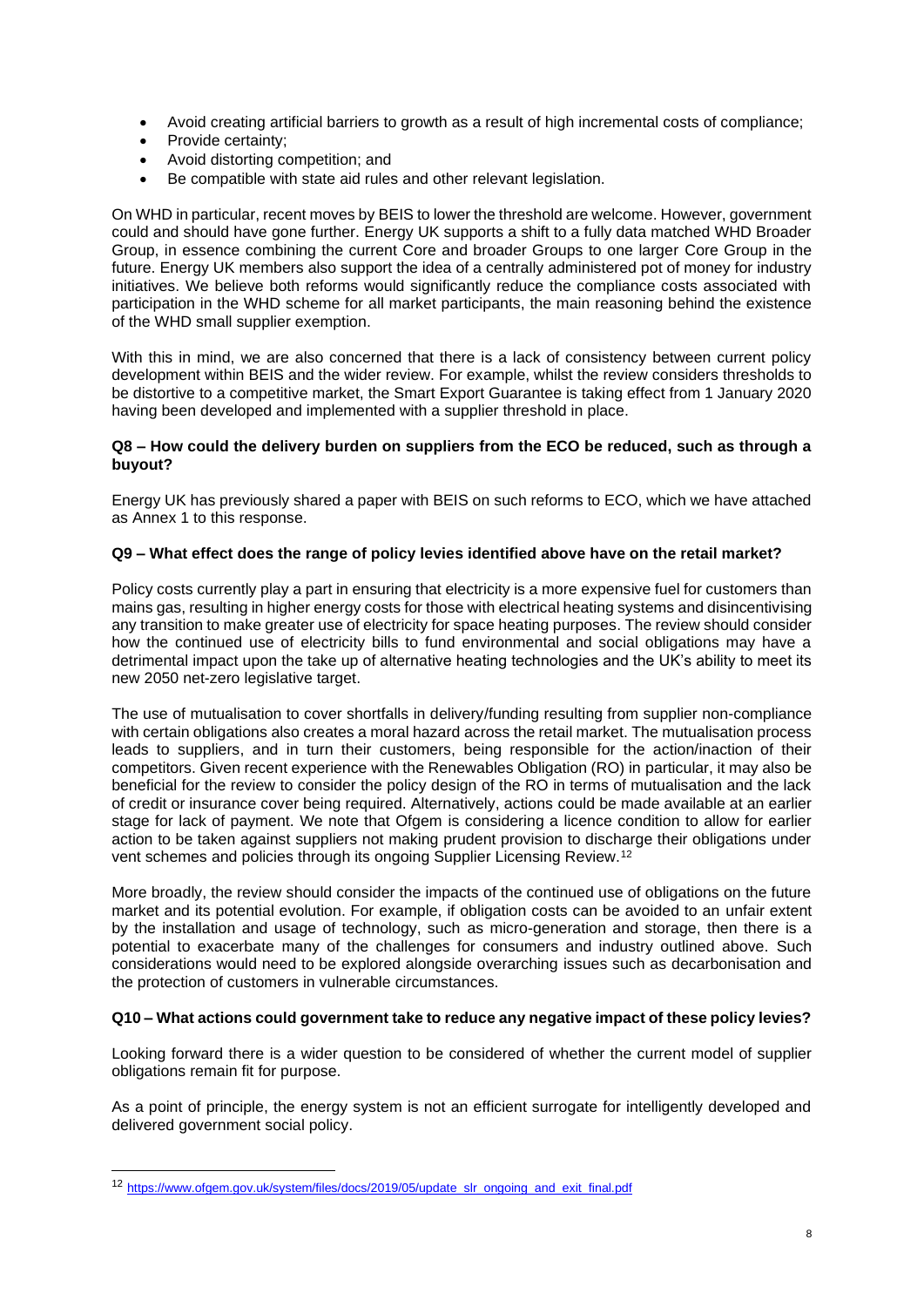With the funding agreements for key social programmes scheduled to end in the early 2020s (i.e. Energy Company Obligation (ECO) in 2022 and Warm Home Discount (WHD) in 2021), and with the potential for new data sharing initiatives following the Digital Economy Act 2017, it is time to review the use of supplier obligations to ensure they remain fit for purpose as a vehicle for funding and delivering government policy.

If obligations and policy levies are continued in the future market, they should be designed in a way that is simple to administer even for the smallest suppliers.

### **Q11 – Do you agree that now is not the time to make further changes on these issues?**

Energy UK agrees with the review's assessment. However, we would urge Ofgem and BEIS to ensure that any indirect changes to these areas as a result of the review are considered, including any impact of changes on potential market distortions.

### **Q12 – What total costs do suppliers face with regards to bad debt and supporting customers who struggle to pay for their energy?**

Energy UK's members are best placed to provide detailed feedback on this question.

We note Ofgem, as part of the construction of the Default Tariff Cap, has already collected estimates from suppliers of the additional costs of serving vulnerable customers (using the Priority Service Register as a proxy). Should Ofgem or BEIS feel they require additional data, we would be keen to explore how we may be able to work with them to facilitate this.

Energy UK has, however, already been exploring the topic of 'Unpaid Gas and Electric', customers where suppliers have exhausted collections activity, a PPM cannot be fitted for a variety of reasons, and, whilst disconnection may still be an option, the supplier has not disconnected the meter point. These customers do not engage with the supplier which then means, effectively, that they are receiving free supply, although their debt is still accumulating. This supply is not free for the supplier however, and the costs are passed on to other customers, including those who are vulnerable. Energy UK members were asked to respond to a voluntary RFI to help quantify the issue, the findings of which have been attached separately to this response.

It is also worth the review reflecting on the recent findings of the independently chaired Commission for Customers in Vulnerable Circumstances<sup>13</sup>. The report highlights many examples of good practice and innovative initiatives by energy companies with regards to bad debt and supporting customers who struggle to pay.

### **Q13 – How could any distortions related to high cost-to-serve customers be addressed?**

Energy UK's members will be best placed to provide date to determine any impact of genuinely higher cost-to-serve customers, outside of supplier inefficiencies, and we would encourage the review to proactively engage with suppliers in seeking relevant data.

We would, therefore, support the review in its exploration of potential solutions if it does determine there to be distortive impacts which could cause detriment in the future market, although we recognise the scale of the challenges that it faces. We would welcome further engagement with the review team ahead of any decisions on the way forward including facilitating engagement with Energy UK's members. The policy development of any intervention would need to be approached cautiously with rigorous assessment of impacts, particularly in the future market which the review is aiming to enable.

In general, Energy UK believes that if the review were to recommend market intervention to address this issue, then any such action should seek to adhere to these underlying principles:

1. Distinct issues and detriments would not all be efficiently addressed by one overarching solution. Different concerns would, therefore, need different considerations and actions to minimise further distortions being created.

<sup>13</sup> [Commission for Customers in](https://www.energy-uk.org.uk/publication.html?task=file.download&id=7140) Vulnerable Circumstances, Final report, 2019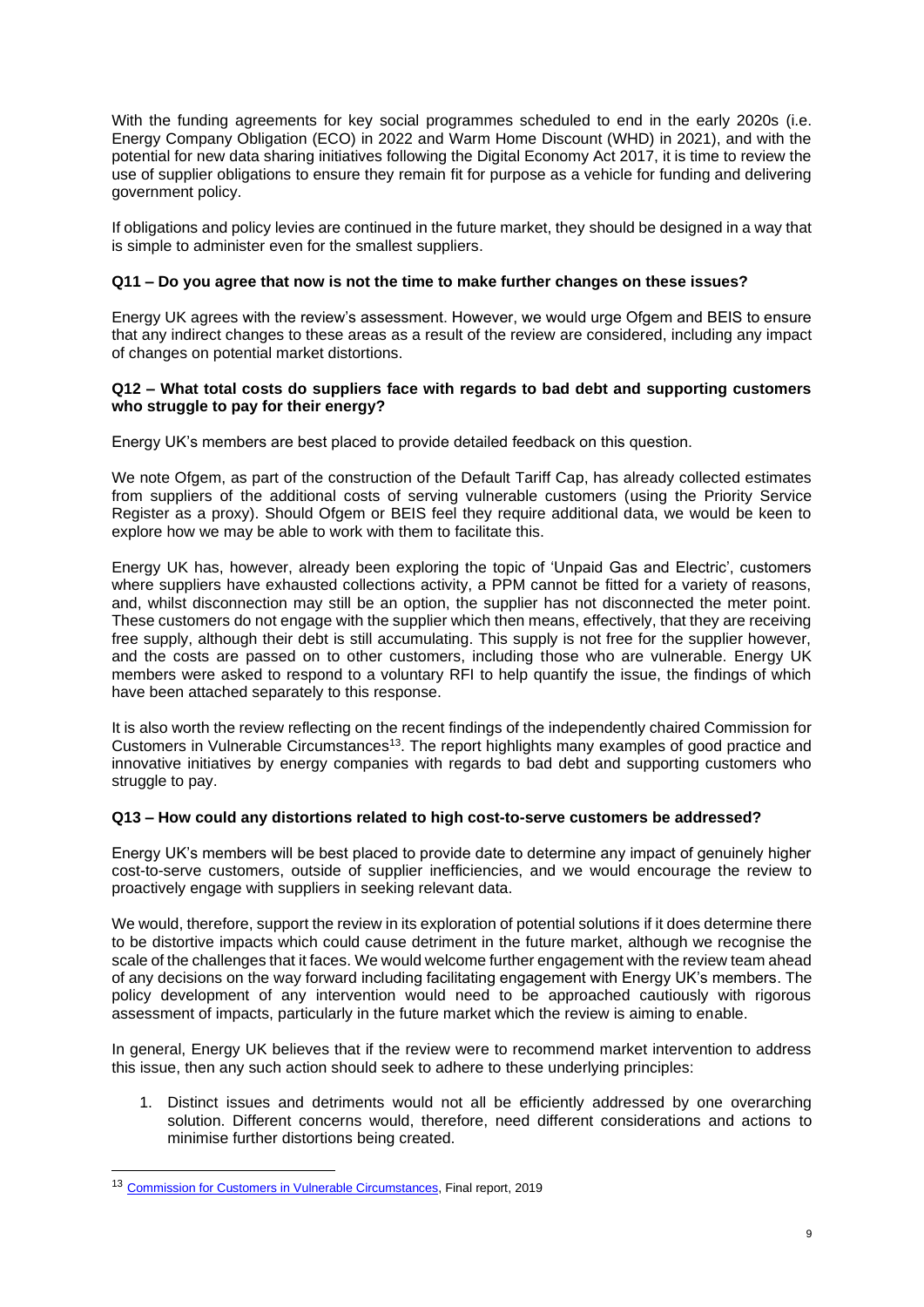- 2. Any market interventions to address identified distortive impacts of high cost-to-serve customers should not be a means for suppliers' inefficiencies to be funded, either directly or through risk of gaming.
- 3. The review should consider the impact of any market interventions, particularly in light of any decisions as to regulatory reforms to ensure that further market distortions are not created between suppliers, or between suppliers and other energy market participants.

As an example, the consultation document refers to additional third-party support services which could be provided for consumers struggling to afford their energy. While the exact details of the proposal are currently lacking, there is a risk of creating further customer harm if it is designed in such a way that it removes competitive margins in debt management, removes incentives for suppliers to improve customer experience, or act to prevent customers getting into debt into first place.

### **Q14 – Would addressing market distortions help reduce incentives for suppliers to adopt pricing strategies that lead to excessive prices for loyal consumers? If so, to what extent?**

Energy UK's members will be best placed to respond to this question individually.

**Q15 – What are your views on the measures being considered to address loyalty penalties in different markets? What approach – or combination – would be most effective in the energy retail market?**

### **AND**

**Q16 – What other approaches could be adopted to ensure loyalty penalties do not re-emerge?**

### **AND**

### **Q17 – What protections or support may be required to engage consumers in vulnerable situations?**

Energy UK believes that the review will need to take into careful consideration a number of factors when exploring market interventions, whether it be those outlined by the CMA or other, alternative actions. As a principle, Energy UK believes that any interventions should not undermine competition in the wider energy retail market and resulting distortions should be minimised.

It will be important to acknowledge that the different issues the review is seeking to assess would not all be addressed by one overarching solution. Different concerns would need different considerations. With regards to any targeted interventions, there will be a challenge in defining customer groups that are relevant and identifiable in practice by suppliers, as seen with obligations like ECO and WHD.

Furthermore, as previously discussed, this review needs to ensure that it gives appropriate attention to a future market, and not be solely focussed on issues of today. In this regard, the review should give consideration to the needs of customers in the future market, particularly those that may find themselves in new or different vulnerable circumstances to those experienced today. Consideration will also need to be given to how any interventions interact with innovations such as bundled products and time-ofuse tariffs.

We would welcome further engagement with the review team ahead of any decisions on the way forward, and would be happy to help facilitate wider engagement with our membership during the review's policy development process. The policy development of any intervention would need to be approached cautiously with rigorous assessment of impacts, particularly in the future market which the review is aiming to enable.

We would also again call attention to the recent findings of the independently chaired Commission for Customers in Vulnerable Circumstances. As highlighted by the Commission:

*"societal changes in recent years have left millions of households across the UK struggling to afford their household bills… It is clear that a dramatic and sustainable improvement in the position of vulnerable energy customers will only come if there is also concerted action to tackle*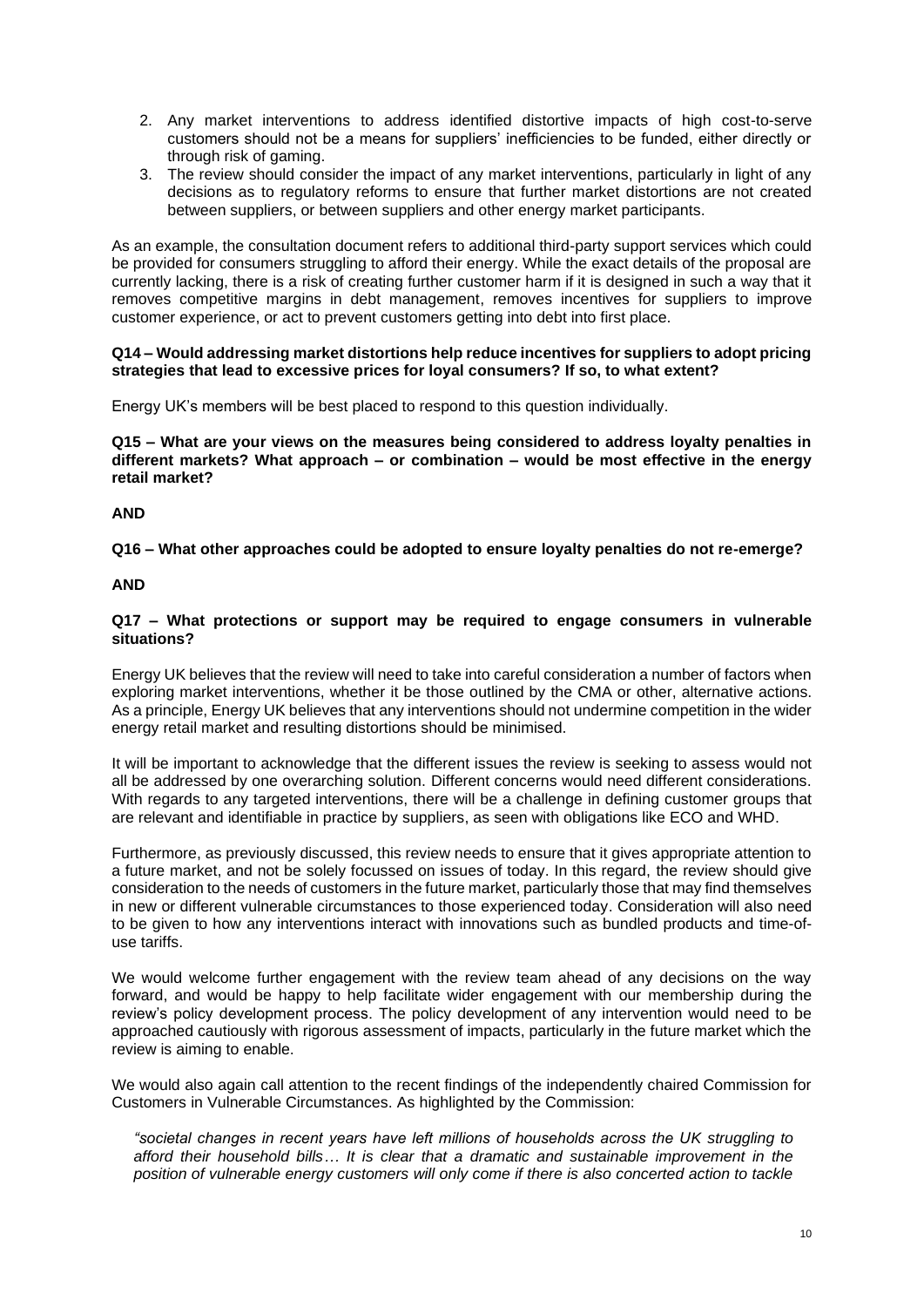*the root causes of poverty in Great Britain. Three million people are in severe financial difficulty, and people struggling with their household bills has become the "new normal"."<sup>14</sup>*

There is also a much wider debate to be had about how we as a nation support the most vulnerable households in our society, and the boundary between the role of the state and that of utility companies. While the energy sector undoubtably has a role to play, the energy sector alone cannot solve issues of vulnerability, particularly financial vulnerability.

**If you would like to discuss the above or any other related matters, please contact me directly on 020 7747 2931 or at [steve.kirkwood@energy-uk.org.uk.](mailto:steve.kirkwood@energy-uk.org.uk)** 

<sup>14</sup> [Commission for Customers in](https://www.energy-uk.org.uk/publication.html?task=file.download&id=7140) Vulnerable Circumstances, Final report, 2019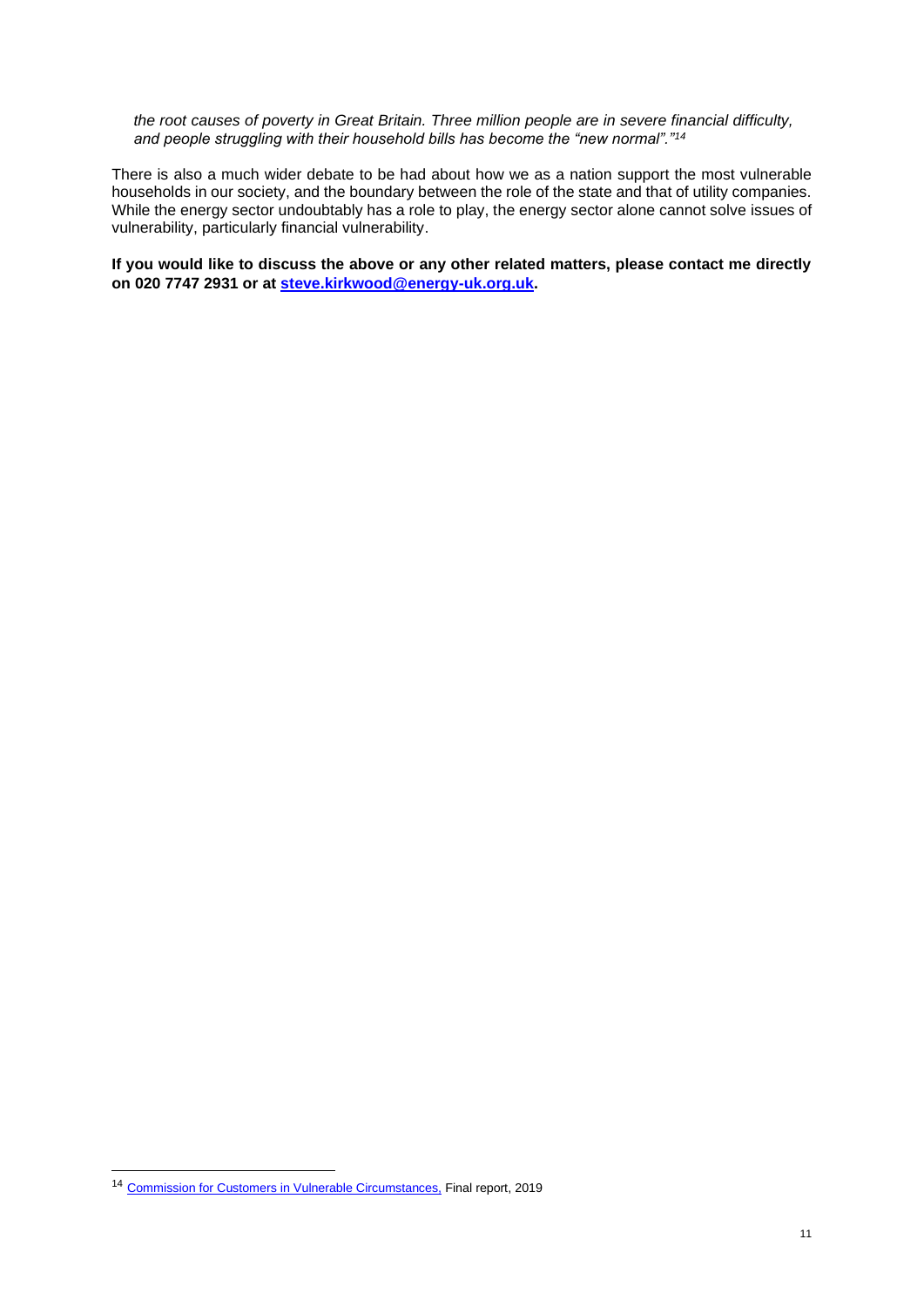# **Alternative options for delivering and funding energy efficiency policy**

**Position paper (March 2019)**

## **Executive Summary**

- ► By funding policies such as the Energy Company Obligation (ECO) through energy bills, government is placing a burden on suppliers to not only deliver specific policy outcomes, but to recover the costs from consumers.
- ► Supplier obligations on energy efficiency are also becoming more complex to deliver, and the present model, which in the past has largely delivered high volumes of similar low-cost measures, does not appear appropriate to adequately reach households in fuel poverty and address the potential complexity of upgrading some of the worst quality housing, that any future scheme will now have to address.
- ► This mode of funding is regressive, and disproportionately affects low-income, vulnerable and fuel poor customers. Funding should be sourced from general taxation.
- ► However, if supplier obligations are to continue, modifications should be made to any scheme put in place after the end of ECO3 to broaden the range of organisations that can deliver measures, and spread the costs of the scheme more equitably across suppliers.

## **Introduction**

Funding and delivery arrangements for the third phase of the Energy Company Obligation (ECO) are now underway, with ECO3 set to run until March 2022. This paper sets out Energy UK's view on how the Government commitment to maintain the £640m p.a. spend on domestic energy efficiency programmes until 2028 should be funded and delivered after the end of ECO3.

Energy UK's believes future social and environmental policies could be designed to:

- ensure greater progress is made on the government's targets to address fuel poverty, energy efficiency and clean growth.
- ► open up delivery to a wider range of organisations with interests in improving energy efficiency and reducing fuel poverty.
- reduce potential distortions and barriers to entry in the retail energy market in relation to obligations.
- enable more equitable and efficient distribution of the costs and benefits of energy efficiency improvements.

We would be happy to discuss the options presented in this paper with you in more detail and indeed, hope to develop these options further in collaboration with BEIS.

### **Existing funding arrangements for energy efficiency measures**

Energy UK fully supports the objectives behind the government's energy-related social and environmental policies, and the important contribution they make in helping to achieve government's 2030 fuel poverty and 2050 carbon emissions reduction targets, helping consumers to manage their energy use and total consumption. Improved energy efficiency can also help reduce households' exposure to rising energy prices.

In recent years, ECO has been the primary driver of the uptake in energy efficiency measures in the domestic retrofit market with over 2.4 million measures delivered under ECO up to September 2018.<sup>15</sup>

<sup>&</sup>lt;sup>15</sup> Ofgem (2018) ECO public reports and data[, https://www.ofgem.gov.uk/environmental-programmes/eco/contacts-guidance-and-resources/eco](https://www.ofgem.gov.uk/environmental-programmes/eco/contacts-guidance-and-resources/eco-public-reports-and-data/scheme)[public-reports-and-data/scheme](https://www.ofgem.gov.uk/environmental-programmes/eco/contacts-guidance-and-resources/eco-public-reports-and-data/scheme)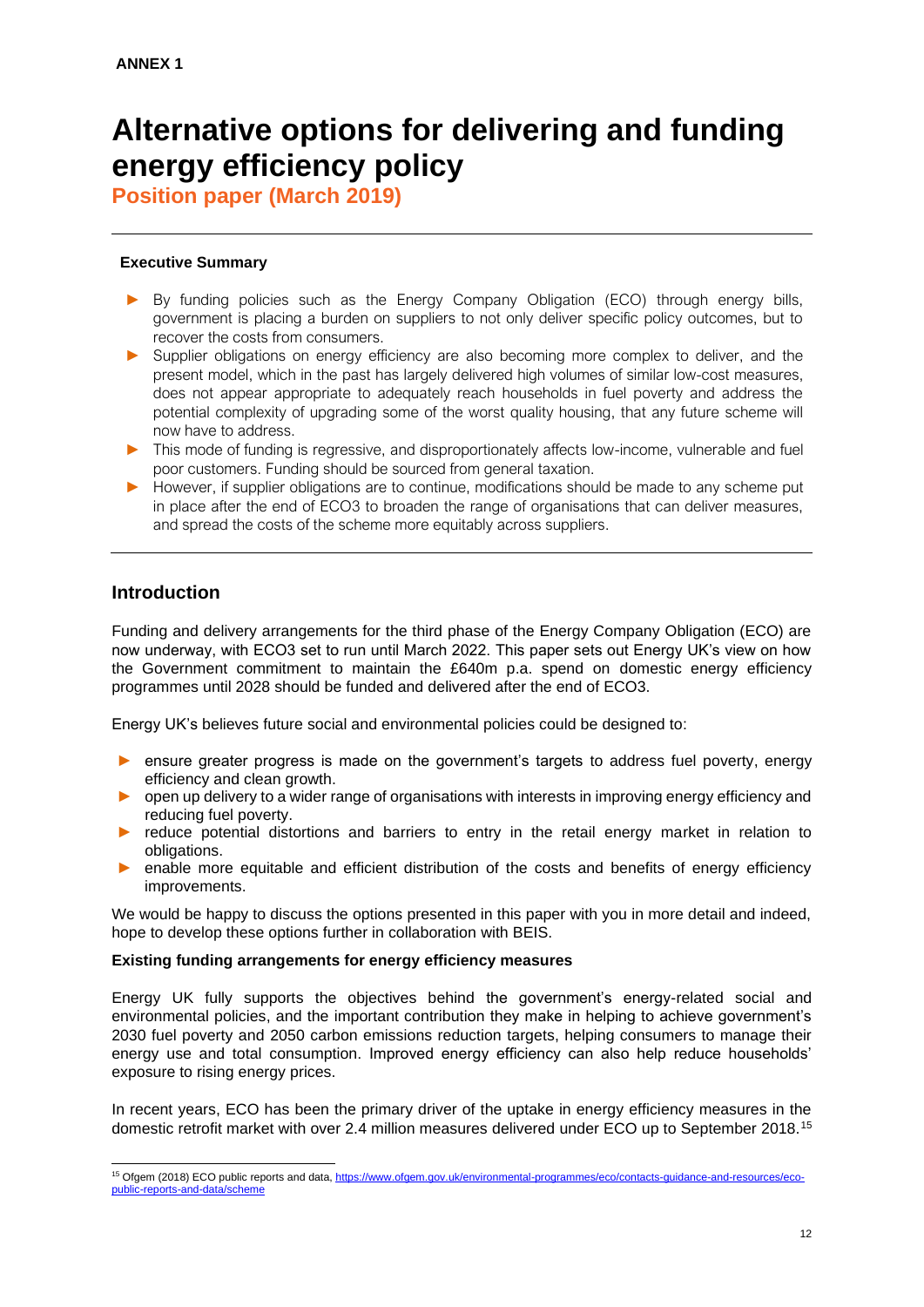### **ANNEX 1**

However, there are a number of disadvantages to delivering measures through an obligation model that call into question its suitability for the future:

- **Regressive funding** the cost of ECO is recovered through customer bills, meaning households on low incomes and vulnerable to fuel poverty contribute the same amount to the scheme as higher income households. Households with lower incomes, in vulnerable circumstances and those in or at risk of fuel poverty are also more likely to be with larger suppliers and less likely to switch suppliers to one that does not currently face obligation costs.
- ► **Quality and complexity** We have welcomed BEIS taking forward the recommendations of the Each Home Counts Review, with a view to improving the quality of delivery across the supply chain. Looking further forward, the expected complexity of future installations may require alternative delivery models that better incorporate build quality and manage the task of providing whole-house approaches where retrofits involve the installation of multiple measures. The shift with ECO3 to target low income, vulnerable and fuel poor households is expected to require more technically complex retrofits, or other remedial work to treat these properties effectively. Households with low incomes or in fuel poverty occupy some of the worst quality housing in the UK and a more coordinated approach may be needed to successfully address this type of housing, as the level of technical skill needed will be higher. It is unlikely that domestic energy suppliers have the necessary skills or expertise to do this alone.
- ► **Market impacts** the current model has distortionary effects by limiting the obligation to suppliers that have a certain number of customers, or supply a certain amount of electricity and gas. While this is intended to reduce the barriers to entry into the retail energy market by smaller suppliers, it also means in practice that these suppliers have a competitive advantage over larger ones. This issue has become more pronounced as more suppliers have entered the market in recent years.
- ► **Effects on the private market** the reliance on obligations has crowded out investment in a private energy efficiency market, leading to a supply chain that is reliant on subsidies and vulnerable to boom and bust cycles. This is evidenced by extremely low uptake of energy efficiency measures among households that are able to pay for improvements.

Supporting households in vulnerable circumstances, and those that are in or at risk of fuel poverty, is a priority for the Government and industry alike. Energy UK is set to publish an independent report from the Commission for Customers in Vulnerable Circumstances this year, while BEIS is working to update the Fuel Poverty Strategy. There has also been attention from MPs, with the BEIS Select Committee conducting an inquiry into energy efficiency. All of these developments suggest it is timely to consider how future energy efficiency schemes after ECO3 should be designed to support those most in need.

### **Future Options**

Our clear preference is that social and environmental policies are in future funded through general taxation. If the Government continues to fund these policies through energy bills, the costs involved must be fairly distributed so that the customers of all suppliers contribute towards the cost of these policies.

We have set out a number of options below around how best to fund energy efficiency measures for the segment of the market that is unable to pay themselves. These options fall into three categories:

- Delivering energy efficiency measures through a non-supplier obligation scheme, funded via general taxation.
- Continuing to deliver energy efficiency measures via supplier obligations, with modifications to better enable delivery by other stakeholders, as well as broaden obligations to more of the supplier market.
- Delivering energy efficiency measures through an obligation on DNOs and GDNs, rather than suppliers.

**Appendix 1** provides a full summary of the strengths and weaknesses for each of the models, while **Appendix 2** outlines further considerations that would need to be considered in any future scheme design.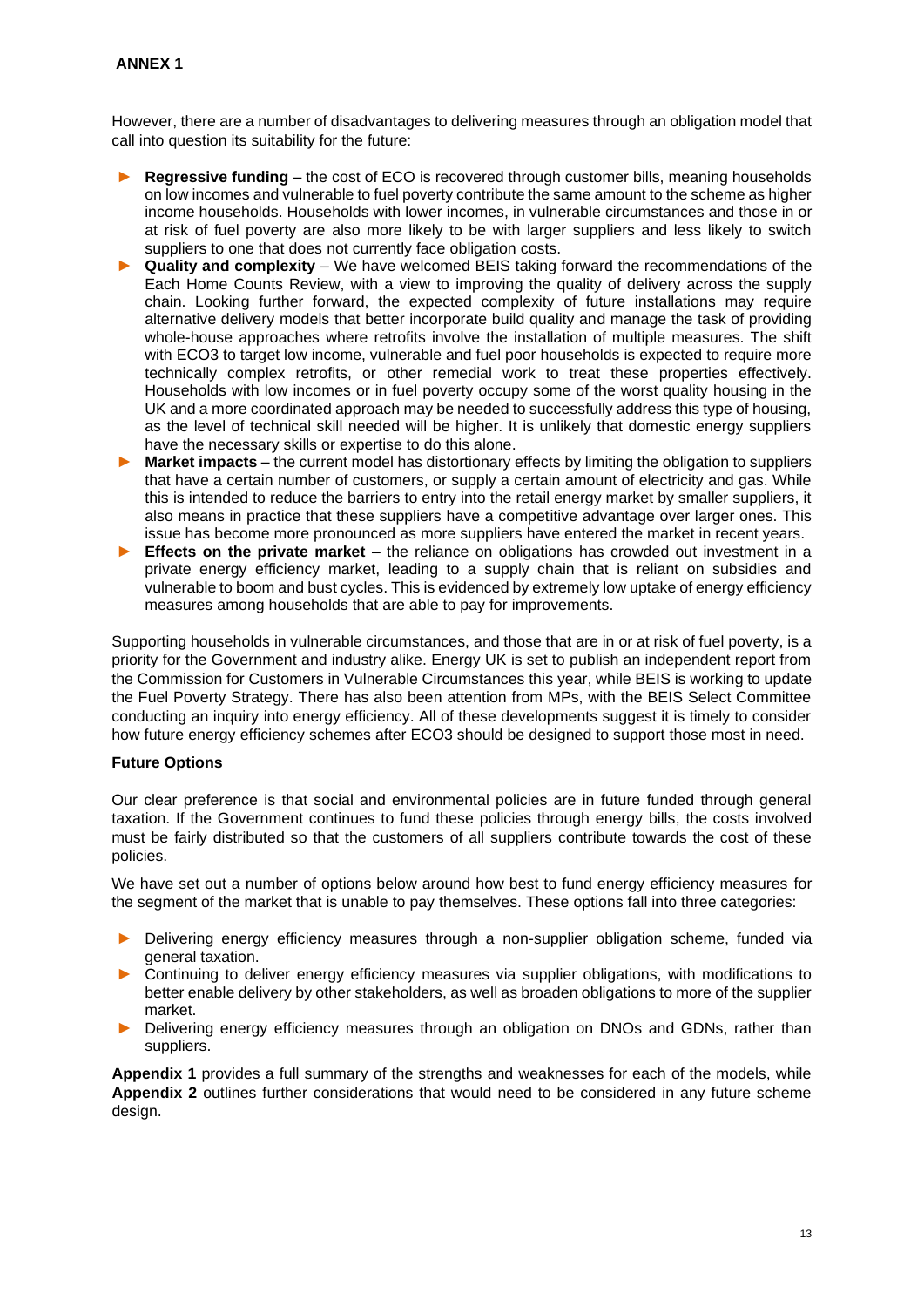## **Option 1: Delivery facilitated by a central body with funding through general taxation (preferred option)**

We strongly believe that the fairest and most progressive method of funding social and environmental policies is through general taxation. Importantly, it would address the regressive nature of existing obligations and ensure that people on low incomes, households in or vulnerable to fuel poverty and those below the tax threshold are not required to contribute, but can still access and benefit from these policies.

Funding these policies through general taxation could result in a real cost reduction to consumer energy bills. It would remove a major regulatory burden in the retail market as well as eliminate the market distortions created by exempting a portion of the supplier market from obligations. It could also enable new delivery models to come forward involving a wider range of delivery agents, including local authorities and community groups. This could result in a more cost-effective scheme compared to the current model, through competitive tendering by delivery agents.

Funding could be targeted for specific uses and delivered in a variety of ways, for example:

- ► A national energy efficiency scheme could administer a fund for energy efficiency measures that a wider array of stakeholders including private construction firms, local authorities, Registered Social Landlords, National Health Trusts, the devolved governments and community groups could access. Suppliers that wanted to participate in the delivery of measures, with their experience and expertise in delivering measures through obligations, could also tender for funding individually or in partnership with other organisations.
- ► Target funding to fuel poor and vulnerable households via data-matching with DWP or ring-fencing funds to specific areas or social objectives, e.g. areas with multiple indices of deprivation, rural communities, specific measure types or types of dwellings to be treated.



► Create a recyclable fund, whereby organisations can access funds at low cost.

## **Option 2: Funding policies through a modified supplier obligation model with alternative mechanisms**

Our clear preference is that social and environmental policies are funded through general taxation. If the Government continues to fund these policies through energy bills, however the costs involved must be fairly distributed, so that all suppliers contribute towards the cost of these policies proportionate to their size, and costs are shared more evenly across all customers.

Therefore, any future obligations must be designed so that funding is be separated from delivery. This would allow suppliers to contribute commensurate to their size, but not necessarily act as delivery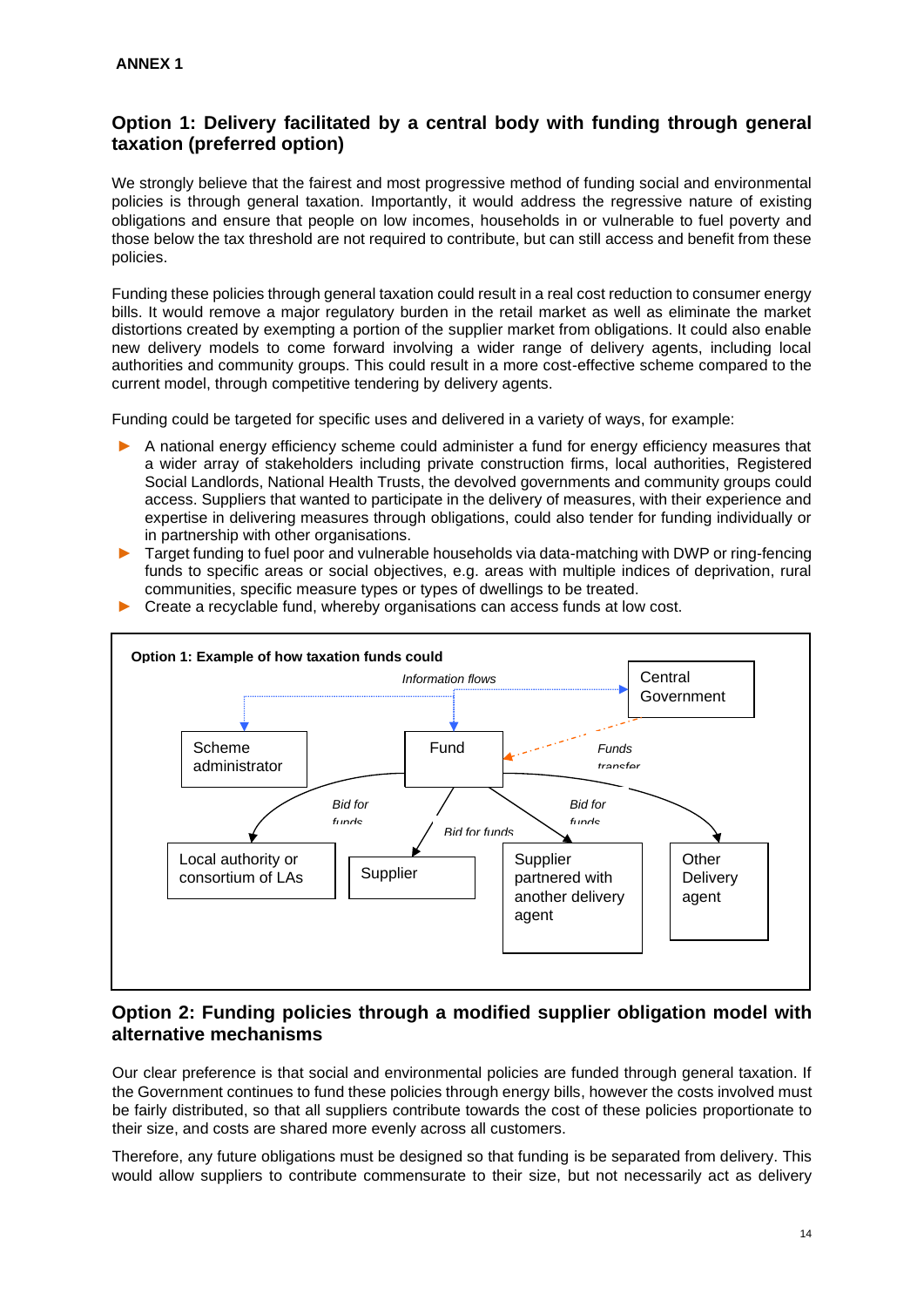agents. It would also open the market up to other players and make full use of competitive pressures to further reduce costs. However, for suppliers that do deliver, it is important that they can recover their fixed costs.

There are a number of ways we consider this could be designed:

- a buv-out mechanism that allows suppliers to opt to pay into a fund for the cost of delivering measures, without an obligation to deliver.
- a mechanism that allows suppliers to trade all or parts of their obligations.
- ► levelisation of the costs of the obligation across all suppliers.

#### **Option 2a: Obligated suppliers pay into a buy-out fund**

- Suppliers can opt to pay the cost of their obligation to a fund. The obligation is then considered met.
- Suppliers and other delivery partners could bid for funds for delivery.

This option involves setting a delivery obligation on all suppliers, but suppliers are able to pay a buyout fee if they do not want to deliver their obligation themselves. The funds collected could be treated similar to funds raised through taxation, with a number of delivery models, opening up the market if other delivery agents could bid for funds from the buy-out, including obligated suppliers who see an opportunity in the market.

The buy-out fee would need to be set administratively by the Government and could change periodically following monitoring and evaluation of costs. This option has the benefit of capping costs to consumers and therefore, minimises price volatility. However, this option would be dependent on the ability of the government to secure delivery at the buy-out price.

Once a supplier has paid into the buy-out fund they would be considered to have met their obligation. A scheme administrator would be needed to ensure compliance. The period for completing a buy-out could be fixed to a deadline, after which a delivery obligation would apply. This option allows suppliers to choose to deliver if this fits with their business model, or contribute their fair share via a buy-fund. It avoids creating a market barrier and if designed well, should incentivise participation as those that choose to deliver could benefit from taking on others' obligations.

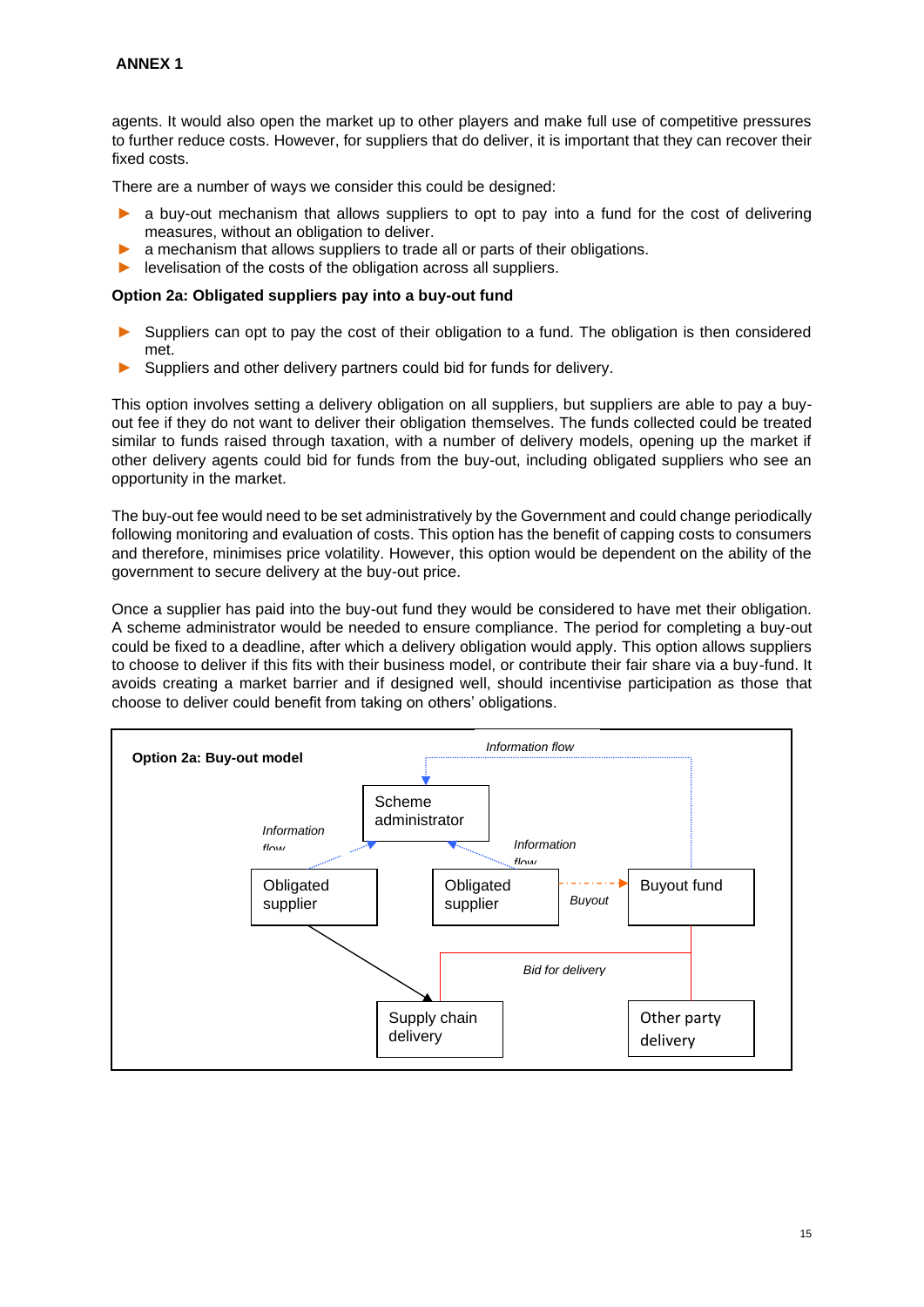### **Option 2b: Trade-out mechanism**

- Suppliers can trade some or all of their obligation with other suppliers or delivery partners.
- Price is set competitively.
- ► Could operate with or without a threshold.

This option again involves setting a delivery obligation on all suppliers, but suppliers are able to tradeout their obligation with other obligated parties or other accredited delivery agents. Under ECO3, suppliers can trade with other obligated suppliers. We see no reason why they should not also be able to trade with another party, subject to reasonable controls. Trading out would operate on a marketbased model, meaning suppliers would be able to trade out their obligation to other parties, but the price would be set by the market.

Once traded, the supplier is absolved of responsibility for delivering that part of their obligation. A scheme administrator would be needed to ensure compliance.



**Option 2c: Levelisation of costs**

- Assumes supplier-led delivery and customer thresholds remain.
- ► Smaller suppliers contribute to costs of running the scheme, without having to deliver.

This option allows all suppliers to contribute to the costs of delivering policies, but does not necessarily require all suppliers to deliver measures. The contribution would need to be set by the government and would be proportionate to the size of a supplier. Suppliers with a certain number of customers would be obligated to deliver, while suppliers below any threshold would be required to contribute to the cost of the scheme via a levelisation process. This option provides relief to fixed costs, while ensuring fair distribution of costs.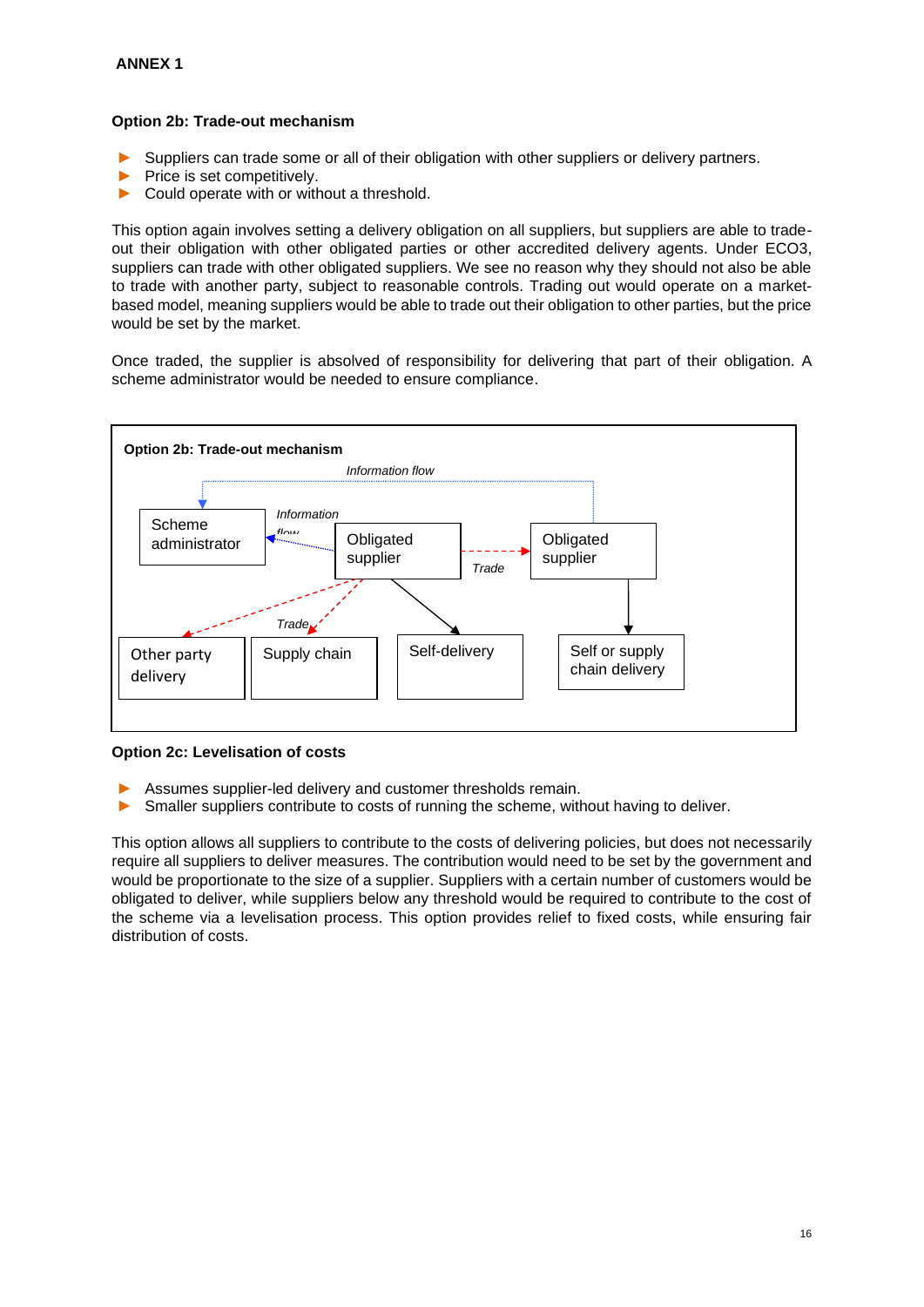

## **Option 3: Networks**

An obligation is placed on Distribution Network Operators (DNOs) or Gas Distribution Networks (GDNs) taking the role of obligated suppliers in terms of funding and delivery. DNOs and GDNs could be well placed to deliver an obligation as:

- network operators would have an opportunity to target improved energy efficiency in areas where this could reduce the need for network reinforcement.
- costs may be shared more evenly across customers as all customers effectively contribute to network costs through Distribution Use of System (DUoS) and National Transmission System (NTS) charges. This would also mean a lower cost on a per consumer basis.
- networks cover fixed geographical areas, which could potentially have some advantages in terms of delivering similar measures in particular areas, though these advantages are likely to reduce as the more straightforward opportunities for energy efficiency improvements diminish and energy efficiency measures become more complex and heterogeneous.

However, we note that this option would be unlikely to address the regressive elements seen in the current scheme, where all customers contribute to the scheme at the same rate, regardless of their ability to pay. Additionally, a DNO-based funding model would only recover costs from electricity and gas consumers. Consumers of higher-emission fuels would continue to be exempt from funding.

This option would require further consideration, and any funding and/or delivery model on DNOs and GDNs would also need to be reflected in the Price Control Financial Model.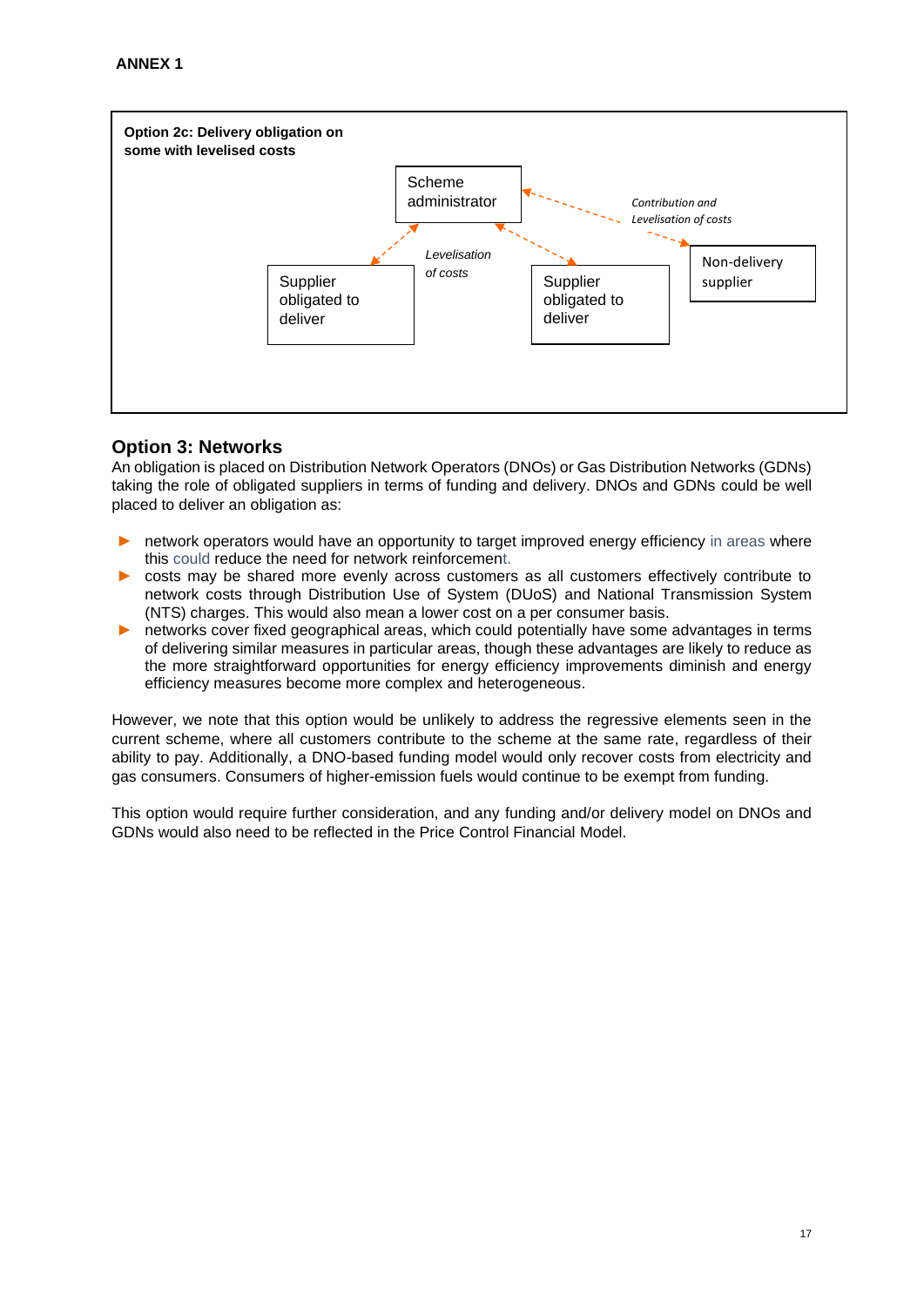# **Appendix 1: Summary table of options**

| Option                                                                                                                                                                                                                                                                                                                                                | <b>Strengths</b>                                                                                                                                                                                                                                                                                                                                                                                           | Weaknesses                                                                                                                                                                            |
|-------------------------------------------------------------------------------------------------------------------------------------------------------------------------------------------------------------------------------------------------------------------------------------------------------------------------------------------------------|------------------------------------------------------------------------------------------------------------------------------------------------------------------------------------------------------------------------------------------------------------------------------------------------------------------------------------------------------------------------------------------------------------|---------------------------------------------------------------------------------------------------------------------------------------------------------------------------------------|
| Option 1: General taxation (Preferred option)<br>Gov raises funds through general taxation.<br>Funds could then be tendered out, opening<br>delivery to a wider range of participants $-$ i.e.<br>not just energy companies, but other market<br>players.                                                                                             | ٠<br>Progressive tax based on<br>ability to pay.<br>$\blacksquare$<br>Opportunity for more<br>market players to tender for<br>contracts.<br>$\blacksquare$<br>Suppliers can still choose to<br>participate in delivery.<br>Opportunity to consider<br>٠<br>wider incentives than least-<br>cost<br>Market finds the right price.<br>٠                                                                      | $\blacksquare$<br>Costs could<br>increase if<br>competition for<br>funds is low.                                                                                                      |
| Option 2a: Delivery obligation on all with<br>buy-out fund<br>Suppliers can opt to pay the cost of delivering<br>their obligation and are absolved of<br>responsibility if they pay the buy-out. Other<br>obligated parties or other delivery agents could<br>bid to deliver measures.                                                                | Fixed maximum delivery<br>٠<br>price.<br>All suppliers and their<br>٠<br>customers contribute.<br>٠<br>Opens market up to<br>different delivery agents.<br>$\blacksquare$<br>Suppliers can still choose to<br>participate in delivery.<br>Tendering delivery allows<br>٠<br>market to find the price.                                                                                                      | Government has<br>$\blacksquare$<br>delivery risk if all<br>suppliers opt for<br>the buy-out and<br>low competition to<br>bid for buy-out<br>funds.<br>$\blacksquare$<br>Imputed tax. |
| Option 2b: Trade-out mechanism<br>A delivery obligation on all suppliers but<br>suppliers are able to trade-out their obligation to<br>other obligated parties.<br>Once traded, the supplier is absolved of<br>responsibility.<br>The trade-out price would be set competitively<br>by the price suppliers and delivery agents are<br>willing to pay. | Option to self-deliver or<br>٠<br>trade obligation.<br>Relief provided for fixed<br>٠<br>costs by allowing obligation<br>to be traded.<br>Market finds the price<br>٠<br>$\blacksquare$<br>Opportunity costs for those<br>that take on others'<br>obligation.<br>Could build on brokerage.<br>٠<br>$\blacksquare$<br>Delivery risk is traded out.<br>Opens market up to<br>٠<br>different delivery agents. | Costs could<br>$\blacksquare$<br>increase if<br>competition is low.                                                                                                                   |
| Option 2c: Delivery obligation and levelised<br>costs<br>Suppliers above a set threshold are required to<br>deliver their obligation, but all suppliers are<br>required to contribute to the cost, proportionate<br>to their size.                                                                                                                    | ٠<br>Takes advantage of<br>supplier economies of scale<br>in terms of delivery.<br>$\blacksquare$<br>All suppliers and their<br>customers contribute.<br>٠<br>Assurance of delivery.                                                                                                                                                                                                                       | $\blacksquare$<br>Whether pricing<br>accurately reflects<br>cost for the<br>additional<br>obligation to<br>deliver.                                                                   |
| <b>Option 3: Networks</b><br>Distribution network operators and gas<br>distribution networks take the role of obligated<br>suppliers in any of the above options.                                                                                                                                                                                     | Potential opportunity to<br>٠<br>support energy efficiency to<br>defer the need for network<br>reinforcement.<br>٠<br>More equitable distribution<br>of costs across customers<br>than the current ECO<br>model.<br>$\blacksquare$<br>Potential advantages in<br>area-based delivery.                                                                                                                      | Funding is still<br>$\blacksquare$<br>regressive if<br>structured the<br>same way as<br>current supplier<br>obligations.                                                              |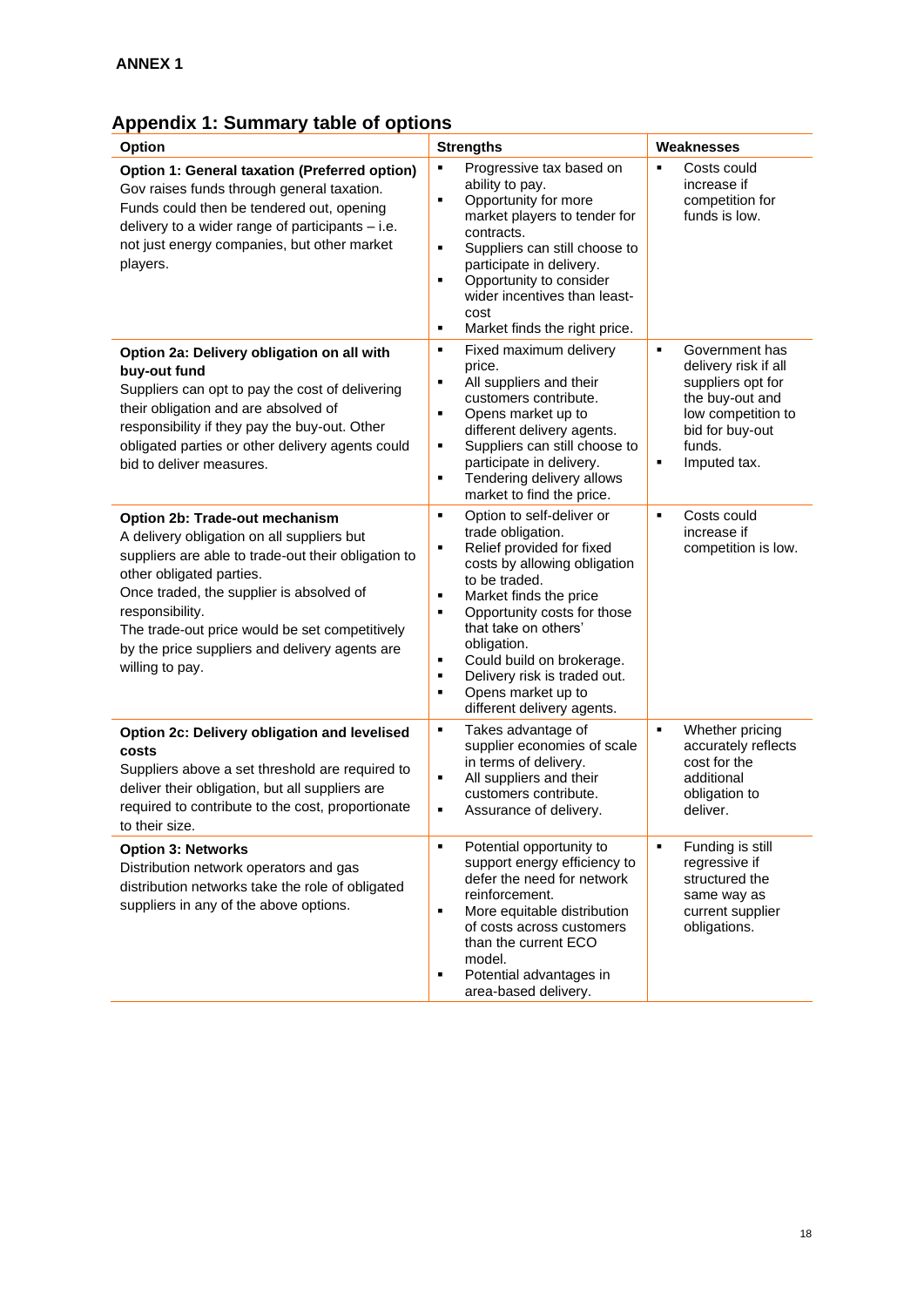## **Appendix 2: Further considerations**

Across these options, we consider there are a number of features that will require further consideration in any future scheme.

## **Funding Gap**

While the Government's commitment to maintaining funding for energy efficiency schemes at its current level until 2028 is welcome, research indicates that there is a funding gap of £4.5bn needed to meet the target set out in the Clean Growth Strategy for all fuel poor and private rented sector households to reach EPC band C by 2030, and as many homes as possible to be EPC band C by 2035.<sup>16</sup> Further investment in the private market, and from Government to support those who are unable to pay, is needed to ensure these important milestones are met.

## **Overall objectives**

We consider that overall energy efficiency policy objectives should inform the design of a future scheme from the outset, as some models are more compatible with certain objectives than others. ECO's original focus as a market-based mechanism was arguably better-suited to its original primary goal of achieving carbon savings than its current focus, where social factors are more of a consideration. It has been noted elsewhere that certain alternative scheme designs, such as a demand reduction obligation, would create similar challenges to tackling social issues.

## **Customer thresholds**

If supplier obligations remain post-2022, we would question the need for a threshold on suppliers as exists currently. Our view is that thresholds for ECO create distortionary impacts in the supplier market, that have become more pronounced as the number of suppliers has grown. We consider this has had the following impacts:

- ► **Barrier to growth** in previous schemes an arbitrary threshold based on customer accounts creates a cliff-edge with the first customer over the threshold becoming very expensive. We acknowledge that this issue has been minimised with the introduction of the tapering approach in ECO3, but is still a factor.
- **Splits the market** exemptions create a two-tiered system as some market participants are subject to additional cost from obligations, while others are not. This also creates further regressive effects towards customers in vulnerable circumstances or experiencing fuel poverty, as these customers are more likely to be with larger suppliers and less likely to switch suppliers.
- ► **Cumulative impact**  the cumulative impact of passing the costs of policy through to consumers via energy bills could affect a company's ability to compete with those not exposed to these costs. This has the potential to become more pronounced if a growing proportion of the market switches to non-obligated suppliers who do not grow to sufficient size to eventually cross the threshold.

In some circumstances a threshold may be necessary by design, such as in a model that envisages levelisation of costs across the whole industry. Were this the case, the level of the threshold needs to be carefully considered in line with the existing and projected makeup of the domestic market across the life of the scheme.

## **Proportion of obligation funding on gas and electricity supplied**

As ECO is focused on reducing heating demand, the source of future funding costs, which is currently assumed by BEIS to be funded on a 50/50 basis from electricity and gas bills, should be funded from all heating fuels proportionally. This would avoid distorting competition across heating technologies by overloading electricity bills with policy costs. This could also encourage the shift to decarbonised heating sources on a polluter-pays principle.

<sup>&</sup>lt;sup>16</sup> Frontier Economics (2017), Affordable Warmth, Clean Growth: Action Plan for a comprehensive Buildings Energy Infrastructure Programme, <http://www.frontier-economics.com/uk/en/news-and-articles/articles/article-i4324-affordable-warmth-clean-growth/>